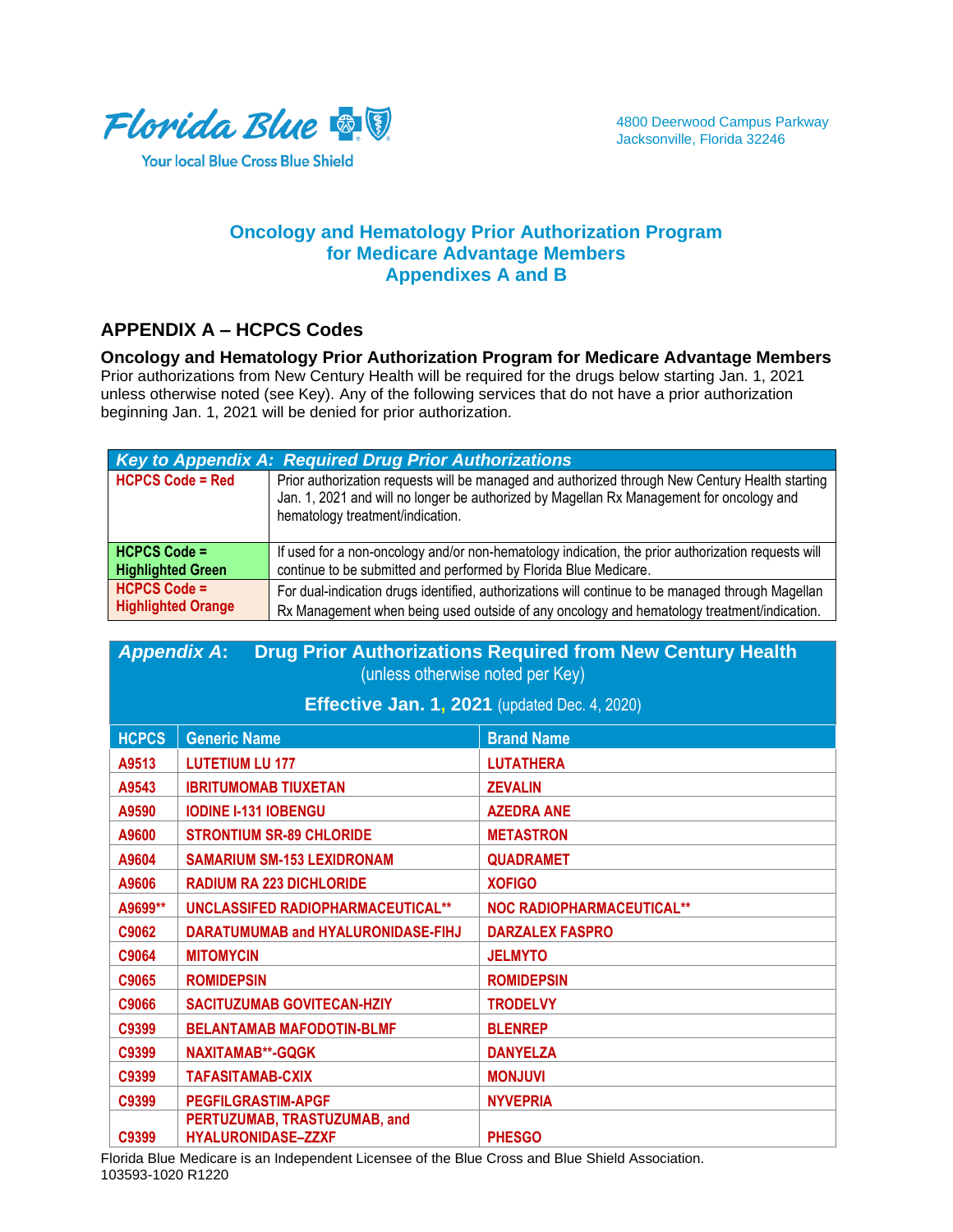| <b>Drug Prior Authorizations Required from New Century Health</b><br><b>Appendix A:</b> |                                                      |                                     |  |
|-----------------------------------------------------------------------------------------|------------------------------------------------------|-------------------------------------|--|
| (unless otherwise noted per Key)                                                        |                                                      |                                     |  |
|                                                                                         | <b>Effective Jan. 1, 2021</b> (updated Dec. 4, 2020) |                                     |  |
| <b>HCPCS</b>                                                                            | <b>Generic Name</b>                                  | <b>Brand Name</b>                   |  |
| C9399                                                                                   | <b>DINUTUXIMAB</b>                                   | <b>UNITUXIN</b>                     |  |
| C9399                                                                                   | <b>LURBINECTEDIN</b>                                 | <b>ZEPZELCA</b>                     |  |
| J0185                                                                                   | <b>APREPITANT</b>                                    | <b>CINVANTI</b>                     |  |
| J0594                                                                                   | <b>BUSULFAN</b>                                      | <b>BUSULFEX</b>                     |  |
| J0640                                                                                   | LEUCOVORIN CALCIUM                                   | <b>LEUCOVORIN</b>                   |  |
| J0641                                                                                   | <b>LEVOLEUCOVORIN CALCIUM</b>                        | <b>FULSILEV</b>                     |  |
| J0642                                                                                   | <b>LEVOLEUCOVORIN</b>                                | <b>KHAPZORY</b>                     |  |
| J0791                                                                                   | <b>CRIZANLIZUMAB-TMCA</b>                            | <b>ADAKVEO</b>                      |  |
| <b>J0881</b>                                                                            | <b>DARBEPOETIN ALFA</b>                              | <b>ARANESP</b>                      |  |
| <b>J0885</b>                                                                            | <b>EPOETIN ALFA</b>                                  | <b>EPOGEN/ PROCRIT</b>              |  |
| J0894                                                                                   | <b>DECITABINE</b>                                    | <b>DACOGEN</b>                      |  |
| <b>J0896</b>                                                                            | <b>LUSPATERCEPT-AAMT</b>                             | <b>REBLOZYL</b>                     |  |
| <b>J0897</b>                                                                            | <b>DENOSUMAB</b>                                     | <b>XGEVA</b>                        |  |
| J1442                                                                                   | <b>FILGRASTIM G-CSF</b>                              | <b>NEUPOGEN</b>                     |  |
| J1447                                                                                   | <b>TBO-FILGRASTIM</b>                                | <b>GRANIX</b>                       |  |
| J1453                                                                                   | <b>FOSAPREPITANT</b>                                 | <b>EMEND</b>                        |  |
| J1454                                                                                   | <b>FOSNETUPITANT/PALONOSETRON</b>                    | <b>AKYNZEO</b>                      |  |
| J1459                                                                                   | <b>IV IMMUNE GLOBULIN</b>                            | <b>PRIVIGEN</b>                     |  |
| J1460                                                                                   | <b>IM GAMMA GLOBULIN</b>                             | <b>GAMASTAN S/D</b>                 |  |
| J1555                                                                                   | <b>SQ IMMUNE GLOBULIN</b>                            | <b>CUVITRU</b>                      |  |
| J1556                                                                                   | <b>IV IMMUNE GLOBULIN</b>                            | <b>BIVIGAM</b>                      |  |
| J1557                                                                                   | <b>IV IMMUNE GLOBULIN</b>                            | <b>GAMMAPLEX</b>                    |  |
| J1558                                                                                   | <b>SQ IMMUNE GLOBULIN</b>                            | <b>XEMBIFY</b>                      |  |
| J1559                                                                                   | <b>SQ IMMUNE GLOBULIN</b>                            | <b>HIZENTRA</b>                     |  |
| J1560                                                                                   | <b>IM GAMMA GLOBULIN</b>                             | <b>GAMASTAN S/D</b>                 |  |
| J1561                                                                                   | <b>IV &amp; SQ IMMUNE GLOBULIN</b>                   | <b>GAMUNEX/ GAMUNEX-C/ GAMMAKED</b> |  |
| J1566                                                                                   | <b>IV IMMUNE GLOBULIN</b>                            | <b>CARIMUNE NF/ GAMMAGARD SD</b>    |  |
| J1568                                                                                   | <b>IV IMMUNE GLOBULIN</b>                            | <b>OCTAGAM</b>                      |  |
| J1569                                                                                   | <b>IV &amp; SQ IMMUNE GLOBULIN</b>                   | <b>GAMMAGARD</b>                    |  |
| J1572                                                                                   | <b>IV IMMUNE GLOBULIN</b>                            | <b>FLEBOGAMMA</b>                   |  |
| J1575                                                                                   | <b>SQ IMMUNE GLOBULIN</b>                            | <b>HYQVIA</b>                       |  |
| J1599                                                                                   | <b>UNCLASSIFIED IV IMMUNE GLOBULIN</b>               | <b>ASCENIV</b>                      |  |
| J1599                                                                                   | <b>UNCLASSIFIED IV IMMUNE GLOBULIN</b>               | <b>PANZYGA</b>                      |  |
| J1599**                                                                                 | <b>UNCLASSIFIED IV IMMUNE GLOBULIN**</b>             | <b>NOC IV IMMUNE GLOBULIN**</b>     |  |
| J1627                                                                                   | <b>GRANISETRON HCL EXTENDED RELEASE</b>              | <b>SUSTOL</b>                       |  |
| J1930                                                                                   | <b>LANREOTIDE</b>                                    | <b>SOMATULINE DEPOT</b>             |  |
| J1950                                                                                   | <b>LEUPROLIDE ACETATE</b>                            | <b>LUPRON DEPOT-PED</b>             |  |
| J2212                                                                                   | <b>METHYLNALTREXONE</b>                              | <b>RELISTOR</b>                     |  |
| J2353                                                                                   | <b>OCTREOTIDE DEPOT</b>                              | <b>SANDOSTATIN LAR DEPOT</b>        |  |
| J2354                                                                                   | <b>OCTREOTIDE</b>                                    | SANDOSTATIN                         |  |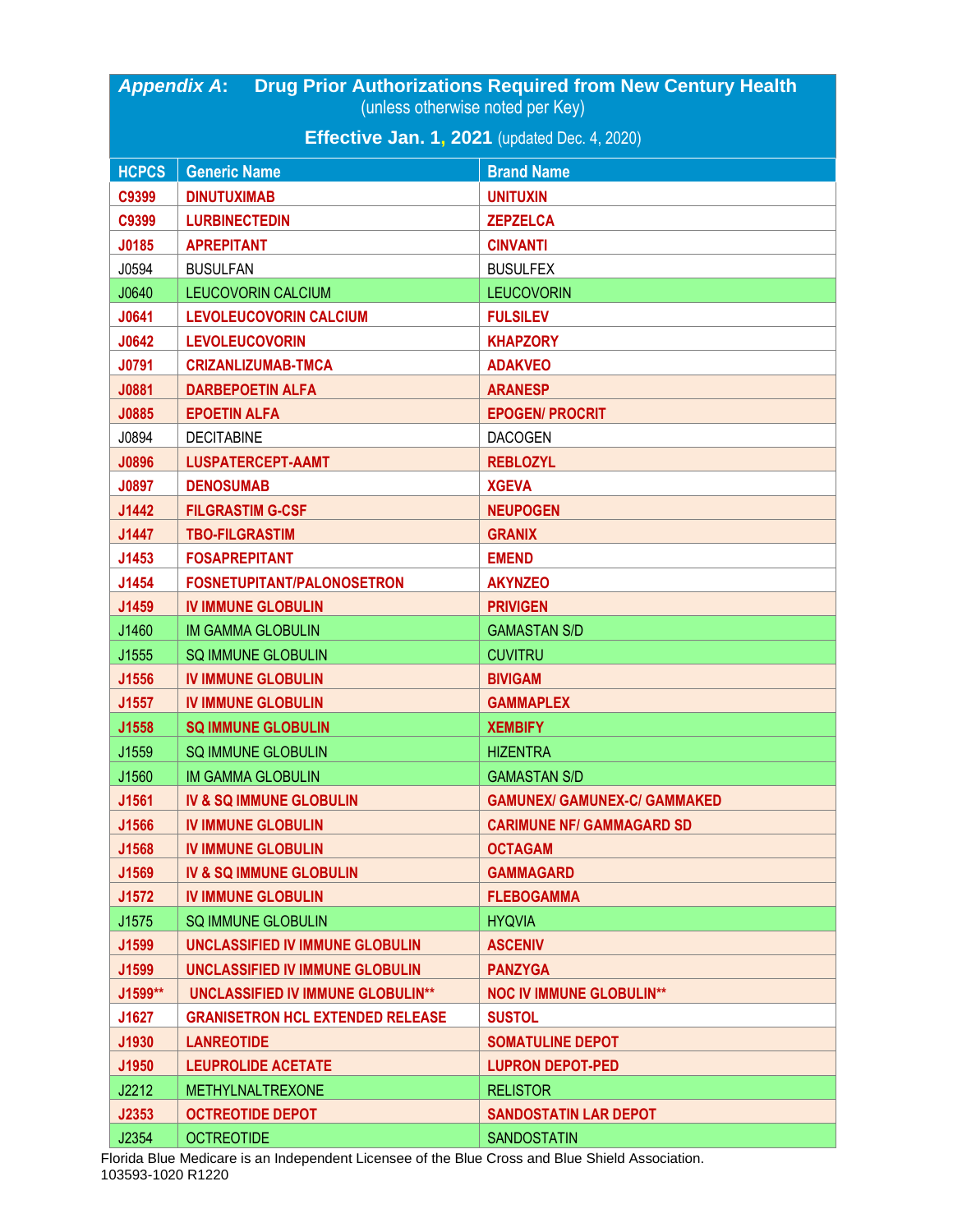| <b>Effective Jan. 1, 2021</b> (updated Dec. 4, 2020)<br><b>HCPCS</b><br><b>Generic Name</b><br><b>Brand Name</b><br><b>ALOXI</b><br>J2469<br><b>PALONOSETRON HCL</b><br><b>PEGFILGRASTIM</b><br><b>NEULASTA/ NEULASTA ONPRO</b><br>J2505<br><b>PLERIXAFOR</b><br><b>MOZOBIL</b><br>J2562<br>J2783<br><b>RASBURICASE</b><br><b>ELITEK</b><br>J2790<br>RHO D IMMUNE GLOBULIN<br><b>HYPERRHO/ RHOGAM</b><br>J2792<br>RHO D IMMUNE GLOBULIN<br><b>WINRHO SDF</b><br>J2796<br><b>ROMIPLOSTIM</b><br><b>NPLATE</b><br><b>ROLAPITANT</b><br><b>J2797</b><br><b>VARUBI</b><br>J2820<br><b>SARGRAMOSTIM</b><br><b>LEUKINE</b><br>J2860<br><b>SILTUXIMAB</b><br><b>SYLVANT</b><br>J3315<br><b>TRIPTORELIN PAMOATE</b><br><b>TRELSTAR DEPOT/ TRELSTAR LA</b><br>J3471<br><b>HYALURONIDASE</b><br><b>VITRASE/ AMPHADASE</b><br>J3489<br><b>ZOLEDRONIC ACID</b><br><b>RECLAST/ZOMETA</b><br>J3490<br>S0189<br><b>TESTOSTERONE PELLET</b><br><b>TESTOPEL</b><br>J3590<br><b>PEGFILGRASTIM-APGF</b><br><b>NYVEPRIA</b><br>J3590/<br><b>S0145</b><br><b>PEGINTERFERON ALFA-2A</b><br><b>PEGASYS</b><br>J3590/<br><b>PEGYLATED INTERFERON ALFA-2B</b><br>S0148<br><b>PEG INTRON</b><br>J7504<br><b>LYMPHOCYTE IMMUNE GLOBULIN</b><br><b>ATGAM</b><br>J9000<br><b>DOXORUBICIN HCL</b><br><b>ADRIAMYCIN</b><br>J9015<br>ALDESLEUKIN<br><b>PROLEUKIN</b><br>J9017<br>ARSENIC TRIOXIDE<br><b>TRISENOX</b><br><b>ERWINAZE</b><br>J9019<br><b>ASPARAGINASE</b><br><b>J9022</b><br><b>ATEZOLIZUMAB</b><br><b>TECENTRIQ</b><br>J9023<br><b>AVELUMAB</b><br><b>BAVENCIO</b><br><b>VIDAZA</b><br>J9025<br><b>AZACITIDINE</b><br>J9027<br><b>CLOFARABINE</b><br><b>CLOLAR</b><br>J9030<br><b>BACILLUS CALMETTE- GUERIN</b><br><b>TICE BCG</b><br>J9032<br><b>BELINOSTAT</b><br><b>BELEODAQ</b><br>J9033<br><b>BENDAMUSTINE</b><br><b>TREANDA</b><br>J9034<br><b>BENDAMUSTINE</b><br><b>BENDEKA</b><br>J9035<br><b>BEVACIZUMAB</b><br><b>AVASTIN</b><br>J9036<br><b>BENDAMUSTINE</b><br><b>BELRAPZO</b><br>J9039<br><b>BLINCYTO</b><br><b>BLINATUMOMAB</b><br><b>BLEOMYCIN SULFATE</b> | <b>Drug Prior Authorizations Required from New Century Health</b><br><b>Appendix A:</b> |  |                  |  |
|-----------------------------------------------------------------------------------------------------------------------------------------------------------------------------------------------------------------------------------------------------------------------------------------------------------------------------------------------------------------------------------------------------------------------------------------------------------------------------------------------------------------------------------------------------------------------------------------------------------------------------------------------------------------------------------------------------------------------------------------------------------------------------------------------------------------------------------------------------------------------------------------------------------------------------------------------------------------------------------------------------------------------------------------------------------------------------------------------------------------------------------------------------------------------------------------------------------------------------------------------------------------------------------------------------------------------------------------------------------------------------------------------------------------------------------------------------------------------------------------------------------------------------------------------------------------------------------------------------------------------------------------------------------------------------------------------------------------------------------------------------------------------------------------------------------------------------------------------------------------------------------------------------------------------------------------------------------------------------------------------------------------------------------------------------------|-----------------------------------------------------------------------------------------|--|------------------|--|
|                                                                                                                                                                                                                                                                                                                                                                                                                                                                                                                                                                                                                                                                                                                                                                                                                                                                                                                                                                                                                                                                                                                                                                                                                                                                                                                                                                                                                                                                                                                                                                                                                                                                                                                                                                                                                                                                                                                                                                                                                                                           | (unless otherwise noted per Key)                                                        |  |                  |  |
|                                                                                                                                                                                                                                                                                                                                                                                                                                                                                                                                                                                                                                                                                                                                                                                                                                                                                                                                                                                                                                                                                                                                                                                                                                                                                                                                                                                                                                                                                                                                                                                                                                                                                                                                                                                                                                                                                                                                                                                                                                                           |                                                                                         |  |                  |  |
|                                                                                                                                                                                                                                                                                                                                                                                                                                                                                                                                                                                                                                                                                                                                                                                                                                                                                                                                                                                                                                                                                                                                                                                                                                                                                                                                                                                                                                                                                                                                                                                                                                                                                                                                                                                                                                                                                                                                                                                                                                                           |                                                                                         |  |                  |  |
|                                                                                                                                                                                                                                                                                                                                                                                                                                                                                                                                                                                                                                                                                                                                                                                                                                                                                                                                                                                                                                                                                                                                                                                                                                                                                                                                                                                                                                                                                                                                                                                                                                                                                                                                                                                                                                                                                                                                                                                                                                                           |                                                                                         |  |                  |  |
|                                                                                                                                                                                                                                                                                                                                                                                                                                                                                                                                                                                                                                                                                                                                                                                                                                                                                                                                                                                                                                                                                                                                                                                                                                                                                                                                                                                                                                                                                                                                                                                                                                                                                                                                                                                                                                                                                                                                                                                                                                                           |                                                                                         |  |                  |  |
|                                                                                                                                                                                                                                                                                                                                                                                                                                                                                                                                                                                                                                                                                                                                                                                                                                                                                                                                                                                                                                                                                                                                                                                                                                                                                                                                                                                                                                                                                                                                                                                                                                                                                                                                                                                                                                                                                                                                                                                                                                                           |                                                                                         |  |                  |  |
|                                                                                                                                                                                                                                                                                                                                                                                                                                                                                                                                                                                                                                                                                                                                                                                                                                                                                                                                                                                                                                                                                                                                                                                                                                                                                                                                                                                                                                                                                                                                                                                                                                                                                                                                                                                                                                                                                                                                                                                                                                                           |                                                                                         |  |                  |  |
|                                                                                                                                                                                                                                                                                                                                                                                                                                                                                                                                                                                                                                                                                                                                                                                                                                                                                                                                                                                                                                                                                                                                                                                                                                                                                                                                                                                                                                                                                                                                                                                                                                                                                                                                                                                                                                                                                                                                                                                                                                                           |                                                                                         |  |                  |  |
|                                                                                                                                                                                                                                                                                                                                                                                                                                                                                                                                                                                                                                                                                                                                                                                                                                                                                                                                                                                                                                                                                                                                                                                                                                                                                                                                                                                                                                                                                                                                                                                                                                                                                                                                                                                                                                                                                                                                                                                                                                                           |                                                                                         |  |                  |  |
|                                                                                                                                                                                                                                                                                                                                                                                                                                                                                                                                                                                                                                                                                                                                                                                                                                                                                                                                                                                                                                                                                                                                                                                                                                                                                                                                                                                                                                                                                                                                                                                                                                                                                                                                                                                                                                                                                                                                                                                                                                                           |                                                                                         |  |                  |  |
|                                                                                                                                                                                                                                                                                                                                                                                                                                                                                                                                                                                                                                                                                                                                                                                                                                                                                                                                                                                                                                                                                                                                                                                                                                                                                                                                                                                                                                                                                                                                                                                                                                                                                                                                                                                                                                                                                                                                                                                                                                                           |                                                                                         |  |                  |  |
|                                                                                                                                                                                                                                                                                                                                                                                                                                                                                                                                                                                                                                                                                                                                                                                                                                                                                                                                                                                                                                                                                                                                                                                                                                                                                                                                                                                                                                                                                                                                                                                                                                                                                                                                                                                                                                                                                                                                                                                                                                                           |                                                                                         |  |                  |  |
|                                                                                                                                                                                                                                                                                                                                                                                                                                                                                                                                                                                                                                                                                                                                                                                                                                                                                                                                                                                                                                                                                                                                                                                                                                                                                                                                                                                                                                                                                                                                                                                                                                                                                                                                                                                                                                                                                                                                                                                                                                                           |                                                                                         |  |                  |  |
|                                                                                                                                                                                                                                                                                                                                                                                                                                                                                                                                                                                                                                                                                                                                                                                                                                                                                                                                                                                                                                                                                                                                                                                                                                                                                                                                                                                                                                                                                                                                                                                                                                                                                                                                                                                                                                                                                                                                                                                                                                                           |                                                                                         |  |                  |  |
|                                                                                                                                                                                                                                                                                                                                                                                                                                                                                                                                                                                                                                                                                                                                                                                                                                                                                                                                                                                                                                                                                                                                                                                                                                                                                                                                                                                                                                                                                                                                                                                                                                                                                                                                                                                                                                                                                                                                                                                                                                                           |                                                                                         |  |                  |  |
|                                                                                                                                                                                                                                                                                                                                                                                                                                                                                                                                                                                                                                                                                                                                                                                                                                                                                                                                                                                                                                                                                                                                                                                                                                                                                                                                                                                                                                                                                                                                                                                                                                                                                                                                                                                                                                                                                                                                                                                                                                                           |                                                                                         |  |                  |  |
|                                                                                                                                                                                                                                                                                                                                                                                                                                                                                                                                                                                                                                                                                                                                                                                                                                                                                                                                                                                                                                                                                                                                                                                                                                                                                                                                                                                                                                                                                                                                                                                                                                                                                                                                                                                                                                                                                                                                                                                                                                                           |                                                                                         |  |                  |  |
|                                                                                                                                                                                                                                                                                                                                                                                                                                                                                                                                                                                                                                                                                                                                                                                                                                                                                                                                                                                                                                                                                                                                                                                                                                                                                                                                                                                                                                                                                                                                                                                                                                                                                                                                                                                                                                                                                                                                                                                                                                                           |                                                                                         |  |                  |  |
|                                                                                                                                                                                                                                                                                                                                                                                                                                                                                                                                                                                                                                                                                                                                                                                                                                                                                                                                                                                                                                                                                                                                                                                                                                                                                                                                                                                                                                                                                                                                                                                                                                                                                                                                                                                                                                                                                                                                                                                                                                                           |                                                                                         |  |                  |  |
|                                                                                                                                                                                                                                                                                                                                                                                                                                                                                                                                                                                                                                                                                                                                                                                                                                                                                                                                                                                                                                                                                                                                                                                                                                                                                                                                                                                                                                                                                                                                                                                                                                                                                                                                                                                                                                                                                                                                                                                                                                                           |                                                                                         |  |                  |  |
|                                                                                                                                                                                                                                                                                                                                                                                                                                                                                                                                                                                                                                                                                                                                                                                                                                                                                                                                                                                                                                                                                                                                                                                                                                                                                                                                                                                                                                                                                                                                                                                                                                                                                                                                                                                                                                                                                                                                                                                                                                                           |                                                                                         |  |                  |  |
|                                                                                                                                                                                                                                                                                                                                                                                                                                                                                                                                                                                                                                                                                                                                                                                                                                                                                                                                                                                                                                                                                                                                                                                                                                                                                                                                                                                                                                                                                                                                                                                                                                                                                                                                                                                                                                                                                                                                                                                                                                                           |                                                                                         |  |                  |  |
|                                                                                                                                                                                                                                                                                                                                                                                                                                                                                                                                                                                                                                                                                                                                                                                                                                                                                                                                                                                                                                                                                                                                                                                                                                                                                                                                                                                                                                                                                                                                                                                                                                                                                                                                                                                                                                                                                                                                                                                                                                                           |                                                                                         |  |                  |  |
|                                                                                                                                                                                                                                                                                                                                                                                                                                                                                                                                                                                                                                                                                                                                                                                                                                                                                                                                                                                                                                                                                                                                                                                                                                                                                                                                                                                                                                                                                                                                                                                                                                                                                                                                                                                                                                                                                                                                                                                                                                                           |                                                                                         |  |                  |  |
|                                                                                                                                                                                                                                                                                                                                                                                                                                                                                                                                                                                                                                                                                                                                                                                                                                                                                                                                                                                                                                                                                                                                                                                                                                                                                                                                                                                                                                                                                                                                                                                                                                                                                                                                                                                                                                                                                                                                                                                                                                                           |                                                                                         |  |                  |  |
|                                                                                                                                                                                                                                                                                                                                                                                                                                                                                                                                                                                                                                                                                                                                                                                                                                                                                                                                                                                                                                                                                                                                                                                                                                                                                                                                                                                                                                                                                                                                                                                                                                                                                                                                                                                                                                                                                                                                                                                                                                                           |                                                                                         |  |                  |  |
|                                                                                                                                                                                                                                                                                                                                                                                                                                                                                                                                                                                                                                                                                                                                                                                                                                                                                                                                                                                                                                                                                                                                                                                                                                                                                                                                                                                                                                                                                                                                                                                                                                                                                                                                                                                                                                                                                                                                                                                                                                                           |                                                                                         |  |                  |  |
|                                                                                                                                                                                                                                                                                                                                                                                                                                                                                                                                                                                                                                                                                                                                                                                                                                                                                                                                                                                                                                                                                                                                                                                                                                                                                                                                                                                                                                                                                                                                                                                                                                                                                                                                                                                                                                                                                                                                                                                                                                                           |                                                                                         |  |                  |  |
|                                                                                                                                                                                                                                                                                                                                                                                                                                                                                                                                                                                                                                                                                                                                                                                                                                                                                                                                                                                                                                                                                                                                                                                                                                                                                                                                                                                                                                                                                                                                                                                                                                                                                                                                                                                                                                                                                                                                                                                                                                                           |                                                                                         |  |                  |  |
|                                                                                                                                                                                                                                                                                                                                                                                                                                                                                                                                                                                                                                                                                                                                                                                                                                                                                                                                                                                                                                                                                                                                                                                                                                                                                                                                                                                                                                                                                                                                                                                                                                                                                                                                                                                                                                                                                                                                                                                                                                                           |                                                                                         |  |                  |  |
|                                                                                                                                                                                                                                                                                                                                                                                                                                                                                                                                                                                                                                                                                                                                                                                                                                                                                                                                                                                                                                                                                                                                                                                                                                                                                                                                                                                                                                                                                                                                                                                                                                                                                                                                                                                                                                                                                                                                                                                                                                                           |                                                                                         |  |                  |  |
|                                                                                                                                                                                                                                                                                                                                                                                                                                                                                                                                                                                                                                                                                                                                                                                                                                                                                                                                                                                                                                                                                                                                                                                                                                                                                                                                                                                                                                                                                                                                                                                                                                                                                                                                                                                                                                                                                                                                                                                                                                                           |                                                                                         |  |                  |  |
|                                                                                                                                                                                                                                                                                                                                                                                                                                                                                                                                                                                                                                                                                                                                                                                                                                                                                                                                                                                                                                                                                                                                                                                                                                                                                                                                                                                                                                                                                                                                                                                                                                                                                                                                                                                                                                                                                                                                                                                                                                                           |                                                                                         |  |                  |  |
|                                                                                                                                                                                                                                                                                                                                                                                                                                                                                                                                                                                                                                                                                                                                                                                                                                                                                                                                                                                                                                                                                                                                                                                                                                                                                                                                                                                                                                                                                                                                                                                                                                                                                                                                                                                                                                                                                                                                                                                                                                                           |                                                                                         |  |                  |  |
|                                                                                                                                                                                                                                                                                                                                                                                                                                                                                                                                                                                                                                                                                                                                                                                                                                                                                                                                                                                                                                                                                                                                                                                                                                                                                                                                                                                                                                                                                                                                                                                                                                                                                                                                                                                                                                                                                                                                                                                                                                                           |                                                                                         |  |                  |  |
|                                                                                                                                                                                                                                                                                                                                                                                                                                                                                                                                                                                                                                                                                                                                                                                                                                                                                                                                                                                                                                                                                                                                                                                                                                                                                                                                                                                                                                                                                                                                                                                                                                                                                                                                                                                                                                                                                                                                                                                                                                                           |                                                                                         |  |                  |  |
|                                                                                                                                                                                                                                                                                                                                                                                                                                                                                                                                                                                                                                                                                                                                                                                                                                                                                                                                                                                                                                                                                                                                                                                                                                                                                                                                                                                                                                                                                                                                                                                                                                                                                                                                                                                                                                                                                                                                                                                                                                                           |                                                                                         |  |                  |  |
|                                                                                                                                                                                                                                                                                                                                                                                                                                                                                                                                                                                                                                                                                                                                                                                                                                                                                                                                                                                                                                                                                                                                                                                                                                                                                                                                                                                                                                                                                                                                                                                                                                                                                                                                                                                                                                                                                                                                                                                                                                                           |                                                                                         |  |                  |  |
|                                                                                                                                                                                                                                                                                                                                                                                                                                                                                                                                                                                                                                                                                                                                                                                                                                                                                                                                                                                                                                                                                                                                                                                                                                                                                                                                                                                                                                                                                                                                                                                                                                                                                                                                                                                                                                                                                                                                                                                                                                                           |                                                                                         |  |                  |  |
|                                                                                                                                                                                                                                                                                                                                                                                                                                                                                                                                                                                                                                                                                                                                                                                                                                                                                                                                                                                                                                                                                                                                                                                                                                                                                                                                                                                                                                                                                                                                                                                                                                                                                                                                                                                                                                                                                                                                                                                                                                                           |                                                                                         |  |                  |  |
|                                                                                                                                                                                                                                                                                                                                                                                                                                                                                                                                                                                                                                                                                                                                                                                                                                                                                                                                                                                                                                                                                                                                                                                                                                                                                                                                                                                                                                                                                                                                                                                                                                                                                                                                                                                                                                                                                                                                                                                                                                                           |                                                                                         |  |                  |  |
| J9044<br><b>BORTEZOMIB</b><br><b>BORTEZOMIB</b>                                                                                                                                                                                                                                                                                                                                                                                                                                                                                                                                                                                                                                                                                                                                                                                                                                                                                                                                                                                                                                                                                                                                                                                                                                                                                                                                                                                                                                                                                                                                                                                                                                                                                                                                                                                                                                                                                                                                                                                                           |                                                                                         |  |                  |  |
| <b>VELCADE</b><br>J9041<br><b>BORTEZOMIB</b><br>J9042<br><b>BRENTUXIMAB</b><br><b>ADCETRIS</b>                                                                                                                                                                                                                                                                                                                                                                                                                                                                                                                                                                                                                                                                                                                                                                                                                                                                                                                                                                                                                                                                                                                                                                                                                                                                                                                                                                                                                                                                                                                                                                                                                                                                                                                                                                                                                                                                                                                                                            | J9040                                                                                   |  | <b>BLENOXANE</b> |  |
| <b>JEVTANA</b><br>J9043<br><b>CABAZITAXEL</b>                                                                                                                                                                                                                                                                                                                                                                                                                                                                                                                                                                                                                                                                                                                                                                                                                                                                                                                                                                                                                                                                                                                                                                                                                                                                                                                                                                                                                                                                                                                                                                                                                                                                                                                                                                                                                                                                                                                                                                                                             |                                                                                         |  |                  |  |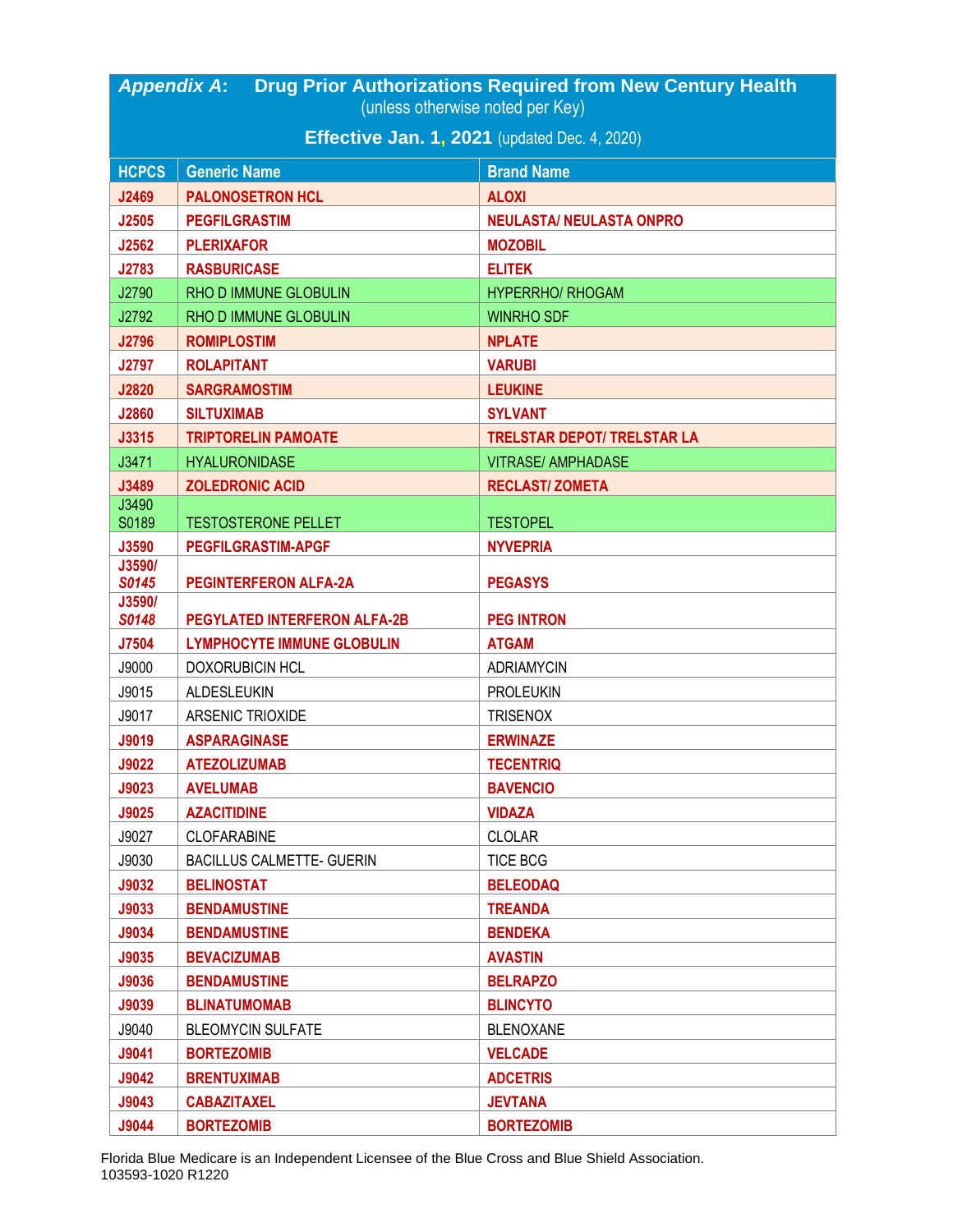| <b>Drug Prior Authorizations Required from New Century Health</b><br><b>Appendix A:</b><br>(unless otherwise noted per Key) |                                                       |                     |  |  |
|-----------------------------------------------------------------------------------------------------------------------------|-------------------------------------------------------|---------------------|--|--|
|                                                                                                                             | <b>Effective Jan. 1, 2021</b> (updated Dec. 4, 2020)  |                     |  |  |
| <b>HCPCS</b>                                                                                                                | <b>Generic Name</b><br><b>Brand Name</b>              |                     |  |  |
| J9045                                                                                                                       | CARBOPLATIN                                           | <b>PARAPLATIN</b>   |  |  |
| J9047                                                                                                                       | <b>CARFILZOMIB</b>                                    | <b>KYPROLIS</b>     |  |  |
| J9050                                                                                                                       | <b>CARMUSTINE</b>                                     | <b>BICNU</b>        |  |  |
| J9055                                                                                                                       | <b>CETUXIMAB</b>                                      | <b>ERBITUX</b>      |  |  |
| J9057                                                                                                                       | <b>COPANLISIB</b>                                     | <b>ALIQOPA</b>      |  |  |
| J9060                                                                                                                       | <b>CISPLATIN</b>                                      | <b>PLATINOL</b>     |  |  |
| J9065                                                                                                                       | <b>CLADRIBINE</b>                                     | <b>LEUSTATIN</b>    |  |  |
| J9070                                                                                                                       | CYCLOPHOSPHAMIDE                                      | <b>CYTOXAN</b>      |  |  |
| J9098                                                                                                                       | <b>CYTARABINE LIPOSOME</b>                            | <b>DEPOCYT</b>      |  |  |
| J9100                                                                                                                       | <b>CYTARABINE</b>                                     | CYTOSAR-U           |  |  |
| <b>J9118</b>                                                                                                                | <b>CALASPARGASE PEGOL-MKNL</b>                        | <b>ASPARLAS</b>     |  |  |
| J9119                                                                                                                       | <b>CEMIPLIMAB-RWLC</b>                                | <b>LIBTAYO</b>      |  |  |
| J9120                                                                                                                       | <b>DACTINOMYCIN</b>                                   | <b>COSMEGEN</b>     |  |  |
| J9130                                                                                                                       | DACARBAZINE                                           | DTIC-DOME           |  |  |
| J9145                                                                                                                       | <b>DARATUMUMAB</b>                                    | <b>DARZALEX</b>     |  |  |
| J9150                                                                                                                       | <b>DAUNORUBICIN</b>                                   | <b>DAUNORUBICIN</b> |  |  |
| J9153                                                                                                                       | <b>DAUNORUBICIN AND CYTARABINE</b><br><b>LIPOSOME</b> | <b>VYXEOS</b>       |  |  |
| J9155                                                                                                                       | <b>DEGARELIX</b>                                      | <b>FIRMAGON</b>     |  |  |
| <b>J9171</b>                                                                                                                | <b>DOCETAXEL</b>                                      | <b>TAXOTERE</b>     |  |  |
| <b>J9173</b>                                                                                                                | <b>DURVALUMAB</b>                                     | <b>IMFINZI</b>      |  |  |
| <b>J9176</b>                                                                                                                | <b>ELOTUZUMAB</b>                                     | <b>EMPLICITI</b>    |  |  |
| <b>J9177</b>                                                                                                                | <b>ENFORTUMAB VEDOTIN-EJFV</b>                        | <b>PADCEV</b>       |  |  |
| J9178                                                                                                                       | <b>EPIRUBICIN</b>                                     | <b>ELLENCE</b>      |  |  |
| <b>J9179</b>                                                                                                                | <b>ERIBULIN MESYLATE</b>                              | <b>HALAVEN</b>      |  |  |
| J9181                                                                                                                       | <b>ETOPOSIDE</b>                                      | ETOPOPHOS/TOPOSAR   |  |  |
| J9185                                                                                                                       | FLUDARABINE PHOSPHATE                                 | <b>FLUDARA</b>      |  |  |
| J9190                                                                                                                       | <b>FLUOROURACIL</b>                                   | <b>ADRUCIL</b>      |  |  |
| <b>J9198</b>                                                                                                                | <b>GEMCITABINE HYDROCHLORIDE</b>                      | <b>INFUGEM</b>      |  |  |
| J9200                                                                                                                       | <b>FLOXURIDINE</b>                                    | <b>FUDR</b>         |  |  |
| J9201                                                                                                                       | <b>GEMCITABINE HCL</b>                                | <b>GEMZAR</b>       |  |  |
| <b>J9202</b>                                                                                                                | <b>GOSERELIN ACETATE</b>                              | <b>ZOLADEX</b>      |  |  |
| J9203                                                                                                                       | <b>GEMTUZUMAB OZOGAMICIN</b>                          | <b>MYLOTARG</b>     |  |  |
| J9204                                                                                                                       | <b>MOGAMULIZUMAB - KPKC</b>                           | <b>POTELIGEO</b>    |  |  |
| <b>J9205</b>                                                                                                                | <b>IRINOTECAN LIPOSOME</b>                            | <b>ONIVYDE</b>      |  |  |
| J9206                                                                                                                       | <b>IRINOTECAN</b>                                     | <b>CAMPTOSAR</b>    |  |  |
| J9207                                                                                                                       | <b>IXABEPILONE</b>                                    | <b>IXEMPRA KIT</b>  |  |  |
| J9208                                                                                                                       | <b>IFOSFAMIDE</b>                                     | <b>IFEX</b>         |  |  |
| J9209                                                                                                                       | <b>MESNA</b>                                          | <b>MESNEX</b>       |  |  |
| J9211                                                                                                                       | <b>IDARUBICIN HCL</b>                                 | <b>IDAMYCIN</b>     |  |  |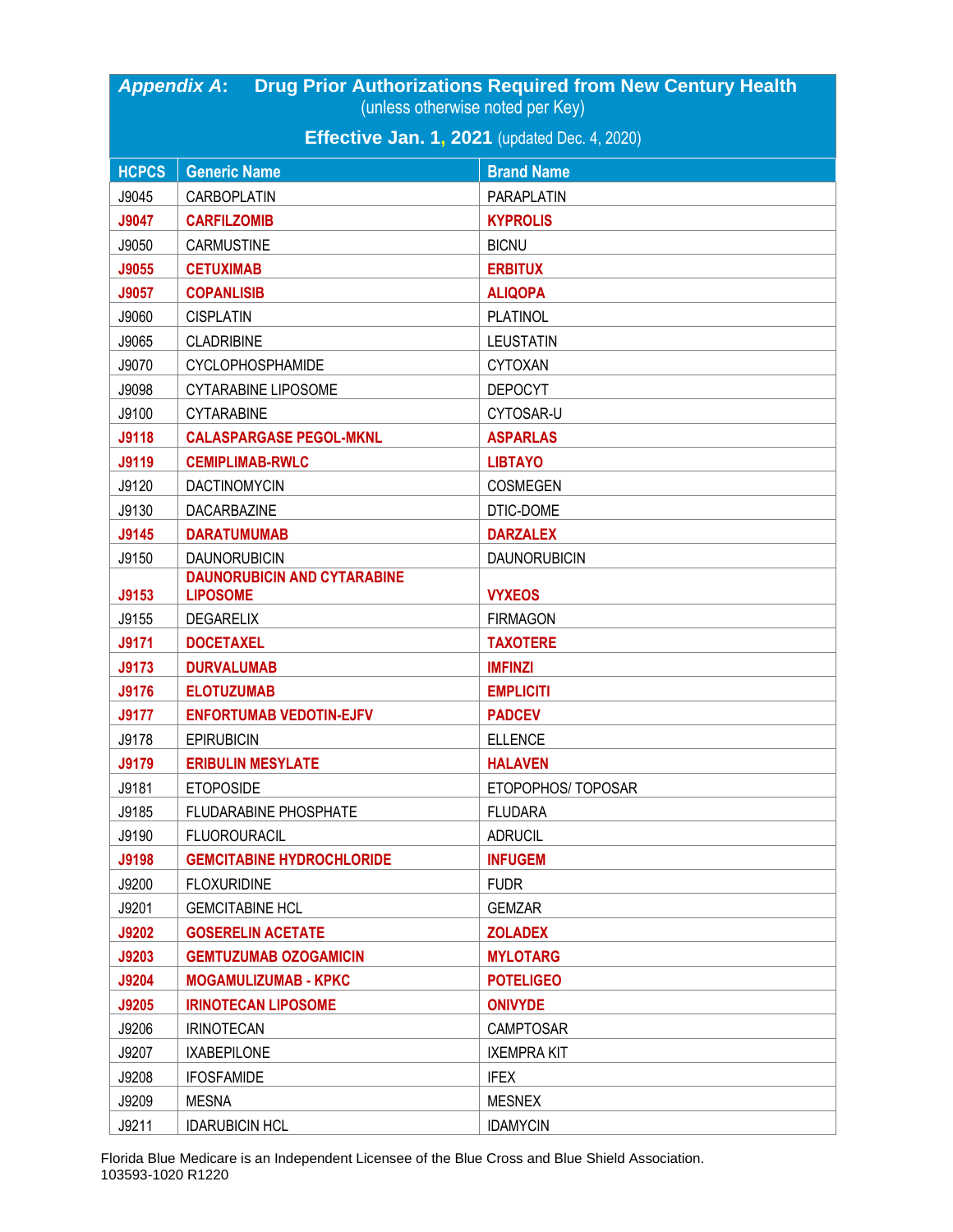| <b>Drug Prior Authorizations Required from New Century Health</b><br><b>Appendix A:</b><br>(unless otherwise noted per Key) |                                                      |                              |  |
|-----------------------------------------------------------------------------------------------------------------------------|------------------------------------------------------|------------------------------|--|
|                                                                                                                             |                                                      |                              |  |
|                                                                                                                             | <b>Effective Jan. 1, 2021</b> (updated Dec. 4, 2020) |                              |  |
| <b>HCPCS</b>                                                                                                                | <b>Generic Name</b>                                  | <b>Brand Name</b>            |  |
| J9214                                                                                                                       | INTERFERON ALFA-2B RECOMBINANT                       | <b>INTRON-A</b>              |  |
| J9216                                                                                                                       | <b>INTERFERON GAMMA 1B</b>                           | <b>ACTIMMUNE</b>             |  |
| <b>J9217</b>                                                                                                                | <b>LEUPROLIDE ACETATE</b>                            | <b>ELIGARD/ LUPRON DEPOT</b> |  |
| J9218                                                                                                                       | <b>LEUPROLIDE ACETATE</b>                            | <b>LEUPROLIDE ACETATE</b>    |  |
| J9225                                                                                                                       | <b>HISTRELIN IMPLANT</b>                             | <b>VANTAS</b>                |  |
| <b>J9227</b>                                                                                                                | <b>ISATUXIMAB-IRFC</b>                               | <b>SARCLISA</b>              |  |
| <b>J9228</b>                                                                                                                | <b>IPILIMUMAB</b>                                    | <b>YERVOY</b>                |  |
| <b>J9229</b>                                                                                                                | <b>INOTUZUMAB OZOGAMICIN</b>                         | <b>BESPONSA</b>              |  |
| J9230                                                                                                                       | MECHLORETHAMINE HCL                                  | <b>MUSTARGEN</b>             |  |
| J9245                                                                                                                       | <b>MELPHALAN HCL</b>                                 | <b>ALKERAN</b>               |  |
| J9246                                                                                                                       | MELPHALAN CAPTISOL ENABLED                           | <b>EVOMELA</b>               |  |
| J9250                                                                                                                       | METHOTREXATE SODIUM                                  | <b>METHOTREXATE</b>          |  |
| J9260                                                                                                                       | METHOTREXATE SODIUM                                  | <b>METHOTREXATE</b>          |  |
| J9261                                                                                                                       | <b>NELARABINE</b>                                    | <b>ARRANON</b>               |  |
| J9262                                                                                                                       | <b>OMACETAXINE</b>                                   | <b>SYNRIBO</b>               |  |
| J9263                                                                                                                       | <b>OXALIPLATIN</b>                                   | <b>ELOXATIN</b>              |  |
| J9264                                                                                                                       | <b>PACLITAXEL PROTEIN-BOUND PARTICLES</b>            | <b>ABRAXANE</b>              |  |
| J9266                                                                                                                       | PEGASPARGASE                                         | <b>ONCASPAR</b>              |  |
| J9267                                                                                                                       | PACLITAXEL                                           | <b>TAXOL</b>                 |  |
| J9268                                                                                                                       | <b>PENTOSTATIN</b>                                   | <b>NIPENT</b>                |  |
| <b>J9269</b>                                                                                                                | <b>TAGRAXOFUSP-ERZS</b>                              | <b>ELZONRIS</b>              |  |
| <b>J9271</b>                                                                                                                | <b>PEMBROLIZUMAB</b>                                 | <b>KEYTRUDA</b>              |  |
| J9280                                                                                                                       | <b>MITOMYCIN</b>                                     | <b>MUTAMYCIN</b>             |  |
| J9285                                                                                                                       | <b>OLARATUMAB</b>                                    | <b>LARTRUVO</b>              |  |
| J9293                                                                                                                       | <b>MITOXANTRONE</b>                                  | <b>NOVANTRONE</b>            |  |
| J9295                                                                                                                       | <b>NECITUMUMAB</b>                                   | <b>PORTRAZZA</b>             |  |
| <b>J9299</b>                                                                                                                | <b>NIVOLUMAB</b>                                     | <b>OPDIVO</b>                |  |
| J9301                                                                                                                       | <b>OBINUTUZUMAB</b>                                  | <b>GAZYVA</b>                |  |
| <b>J9302</b>                                                                                                                | <b>OFATUMUMAB</b>                                    | <b>ARZERRA</b>               |  |
| J9303                                                                                                                       | <b>PANITUMUMAB</b>                                   | <b>VECTIBIX</b>              |  |
| J9304                                                                                                                       | <b>PEMETREXED</b>                                    | <b>PEMFEXY</b>               |  |
| J9305                                                                                                                       | <b>PEMETREXED</b>                                    | <b>ALIMTA</b>                |  |
| <b>J9306</b>                                                                                                                | <b>PERTUZUMAB</b>                                    | <b>PERJETA</b>               |  |
| <b>J9307</b>                                                                                                                | <b>PRALATREXATE</b>                                  | <b>FOLOTYN</b>               |  |
| <b>J9308</b>                                                                                                                | <b>RAMUCIRUMAB</b>                                   | <b>CYRAMZA</b>               |  |
| <b>J9309</b>                                                                                                                | POLATUZUMAB VEDOTIN-PIIQ                             | <b>POLIVY</b>                |  |
| <b>J9311</b>                                                                                                                | RITUXIMAB AND HYALURONIDASE HUMAN                    | <b>RITUXAN HYCELA</b>        |  |
| <b>J9312</b>                                                                                                                | <b>RITUXIMAB</b>                                     | <b>RITUXAN</b>               |  |
| <b>J9313</b>                                                                                                                | <b>MOXETUMOMAB PASUDOTOX-TDFK</b>                    | <b>LUMOXITI</b>              |  |
| J9315                                                                                                                       | <b>ROMIDEPSIN</b>                                    | <b>ISTODAX</b>               |  |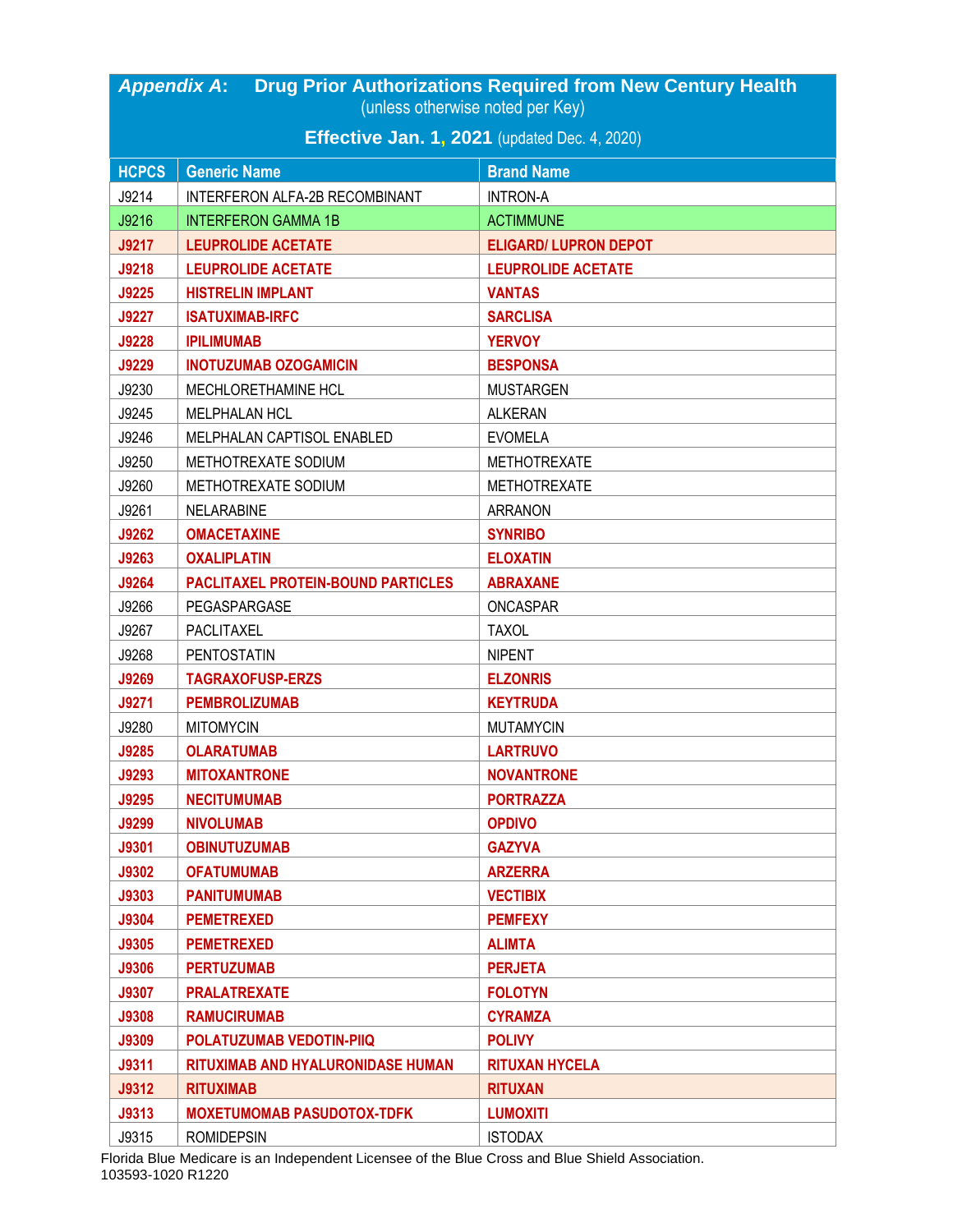| <b>Drug Prior Authorizations Required from New Century Health</b><br><b>Appendix A:</b> |                                                      |                                   |  |  |
|-----------------------------------------------------------------------------------------|------------------------------------------------------|-----------------------------------|--|--|
|                                                                                         | (unless otherwise noted per Key)                     |                                   |  |  |
|                                                                                         | <b>Effective Jan. 1, 2021</b> (updated Dec. 4, 2020) |                                   |  |  |
| <b>HCPCS</b>                                                                            | <b>Generic Name</b>                                  | <b>Brand Name</b>                 |  |  |
| J9320                                                                                   | <b>STREPTOZOCIN</b>                                  | ZANOSAR                           |  |  |
| <b>J9325</b>                                                                            | <b>TALIMOGENE LAHERPAREPVEC</b>                      | <b>IMLYGIC</b>                    |  |  |
| J9328                                                                                   | <b>TEMOZOLOMIDE</b>                                  | <b>TEMODAR</b>                    |  |  |
| <b>J9330</b>                                                                            | <b>TEMSIROLIMUS</b>                                  | <b>TORISEL</b>                    |  |  |
| J9340                                                                                   | <b>THIOTEPA</b>                                      | <b>THIOPLEX</b>                   |  |  |
| J9351                                                                                   | <b>TOPOTECAN</b>                                     | <b>HYCAMTIN</b>                   |  |  |
| J9352                                                                                   | <b>TRABECTEDIN</b>                                   | <b>YONDELIS</b>                   |  |  |
| J9354                                                                                   | <b>ADO-TRASTUZUMAB EMTANSINE</b>                     | <b>KADCYLA</b>                    |  |  |
| J9355                                                                                   | <b>TRASTUZUMAB</b>                                   | <b>HERCEPTIN</b>                  |  |  |
| J9356                                                                                   | TRASTUZUMAB and HYALURONIDASE-OYSK                   | <b>HERCEPTIN HYLECTA</b>          |  |  |
| J9357                                                                                   | <b>VALRUBICIN</b>                                    | <b>VALSTAR</b>                    |  |  |
| J9358                                                                                   | <b>FAM-TRASTUZUMAB DERUXTECAN-NXKI</b>               | <b>ENHERTU</b>                    |  |  |
| J9360                                                                                   | <b>VINBLASTINE SULFATE</b>                           | <b>VELBAN</b>                     |  |  |
| J9370                                                                                   | <b>VINCRISTINE SULFATE 1 MG</b>                      | <b>ONCOVIN</b>                    |  |  |
| J9371                                                                                   | <b>VINCRISTINE LIPOSOMAL</b>                         | <b>MARQIBO</b>                    |  |  |
| J9390                                                                                   | <b>VINORELBINE TARTRATE</b>                          | <b>NAVELBINE</b>                  |  |  |
| J9395                                                                                   | <b>FULVESTRANT</b>                                   | <b>FASLODEX</b>                   |  |  |
| <b>J9400</b>                                                                            | <b>ZIV-AFLIBERCEPT</b>                               | <b>ZALTRAP</b>                    |  |  |
| J9600                                                                                   | PORFIMER SODIUM                                      | <b>PHOTOFRIN</b>                  |  |  |
| <b>J9999</b>                                                                            | <b>BELANTAMAB MAFODOTIN-BLMF</b>                     | <b>BLENREP</b>                    |  |  |
| <b>J9999</b>                                                                            | <b>NAXITAMAB-GQGK</b>                                | <b>DANYELZA</b>                   |  |  |
| <b>J9999</b>                                                                            | DARATUMUMAB and HYALURONIDASE-FIHJ                   | <b>DARZALEX FASPRO</b>            |  |  |
| <b>J9999</b>                                                                            | <b>MITOMYCIN</b>                                     | <b>JELMYTO</b>                    |  |  |
| <b>J9999</b>                                                                            | <b>TAFASITAMAB-CXIX</b>                              | <b>MONJUVI</b>                    |  |  |
|                                                                                         | PERTUZUMAB, TRASTUZUMAB, and                         |                                   |  |  |
| <b>J9999</b>                                                                            | <b>HYALURONIDASE-ZZXF</b>                            | <b>PHESGO</b>                     |  |  |
| <b>J9999</b>                                                                            | <b>ROMIDEPSIN</b>                                    | <b>ROMIDEPSIN</b>                 |  |  |
| <b>J9999</b>                                                                            | <b>PEGINTERFERON ALFA-2B</b>                         | <b>SYLATRON</b>                   |  |  |
| <b>J9999</b>                                                                            | <b>SACITUZUMAB GOVITECAN-HZIY</b>                    | <b>TRODELVY</b>                   |  |  |
| <b>J9999</b>                                                                            | <b>DINUTUXIMAB</b>                                   | <b>UNITUXIN</b>                   |  |  |
| <b>J9999</b>                                                                            | <b>MECHLORETHAMINE GEL</b><br><b>LURBINECTEDIN</b>   | <b>VALCHLOR</b>                   |  |  |
| <b>J9999</b>                                                                            |                                                      | <b>ZEPZELCA</b>                   |  |  |
| J9999**                                                                                 | <b>UNCLASSIFIED ANTINEOPLASTIC DRUGS**</b>           | <b>NOC ANTINEOPLASTIC DRUGS**</b> |  |  |
| Q2017                                                                                   | <b>TENIPOSIDE</b>                                    | <b>VUMON</b>                      |  |  |
| Q2043                                                                                   | SIPULEUCEL-T AUTOLOGOUS CD54+ CELLS                  | <b>PROVENGE</b>                   |  |  |
| Q2049                                                                                   | <b>DOXORUBICIN LIPOSOMAL</b>                         | <b>LIPODOX</b>                    |  |  |
| Q2050                                                                                   | <b>LIPOSOMAL DOXORUBICIN</b>                         | <b>DOXIL</b>                      |  |  |
| Q5101                                                                                   | <b>FILGRASTIM-SNDZ</b>                               | <b>ZARXIO</b>                     |  |  |
| Q5106                                                                                   | <b>EPOETIN ALFA</b>                                  | <b>RETACRIT</b>                   |  |  |
| Q5107                                                                                   | <b>BEVACIZUMAB - AWWB</b>                            | <b>MVASI</b>                      |  |  |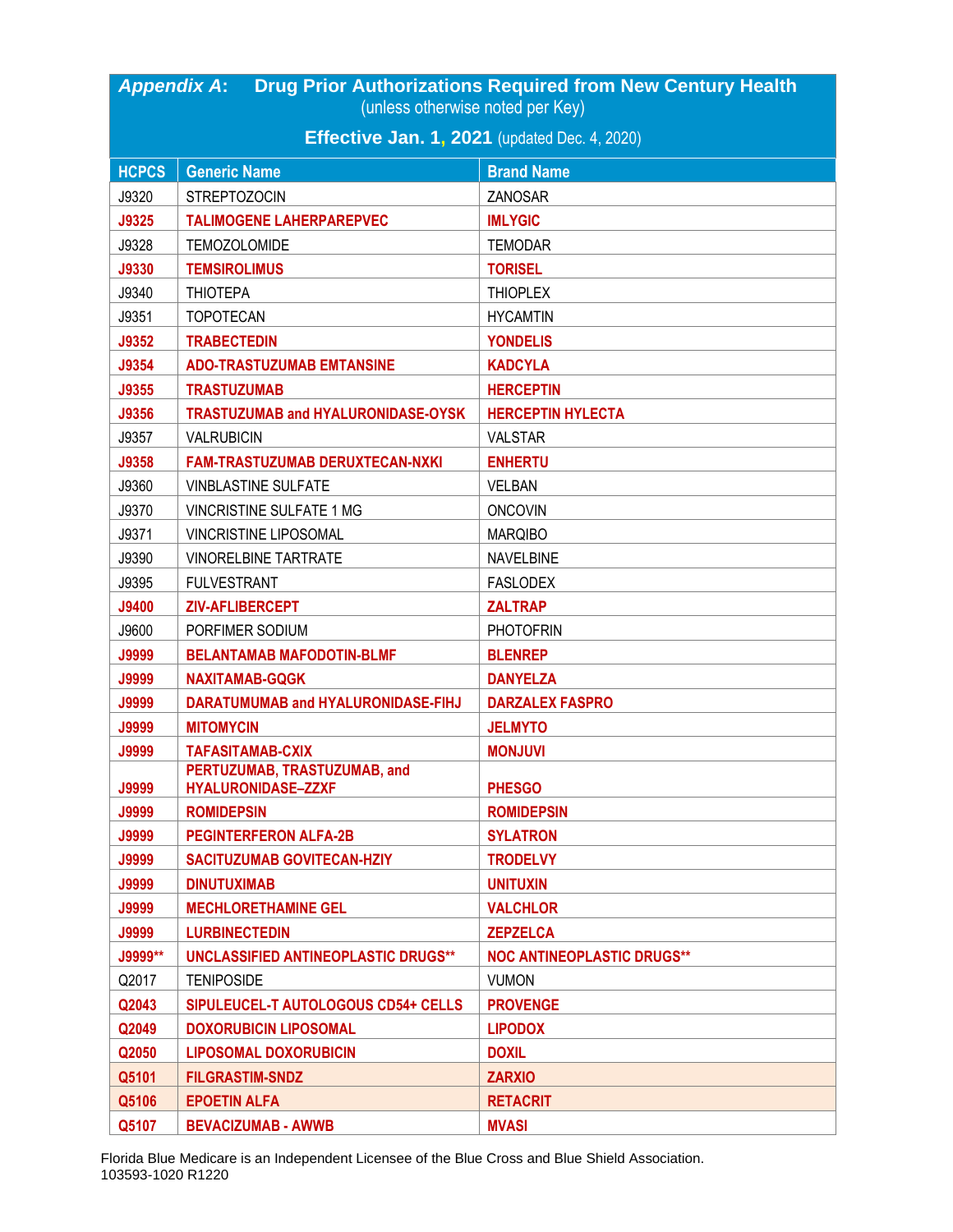| <b>Drug Prior Authorizations Required from New Century Health</b><br><b>Appendix A:</b><br>(unless otherwise noted per Key) |                                                      |                   |
|-----------------------------------------------------------------------------------------------------------------------------|------------------------------------------------------|-------------------|
|                                                                                                                             | <b>Effective Jan. 1, 2021</b> (updated Dec. 4, 2020) |                   |
| <b>HCPCS</b>                                                                                                                | <b>Generic Name</b>                                  | <b>Brand Name</b> |
| Q5108                                                                                                                       | <b>PEGFILGRASTIM-JMDB</b>                            | <b>FULPHILA</b>   |
| Q5110                                                                                                                       | <b>FILGRASTIM-AAFI</b>                               | <b>NIVESTYM</b>   |
| Q5111                                                                                                                       | <b>PEGFILGRASTIM-CBQV</b>                            | <b>UDENYCA</b>    |
| Q5112                                                                                                                       | <b>TRASTUZUMAB-DTTB</b>                              | <b>ONTRUZANT</b>  |
| Q5113                                                                                                                       | <b>TRASTUZUMAB-PKRB</b>                              | <b>HERZUMA</b>    |
| Q5114                                                                                                                       | <b>TRASTUZUMAB-DKST</b>                              | <b>OGIVRI</b>     |
| Q5115                                                                                                                       | <b>RITUXIMAB-ABBS</b>                                | <b>TRUXIMA</b>    |
| Q5116                                                                                                                       | <b>TRASTUZUMAB-QYYP</b>                              | <b>TRAZIMERA</b>  |
| Q5117                                                                                                                       | <b>TRASTUZUMAB-ANNS</b>                              | <b>KANJINTI</b>   |
| Q5118                                                                                                                       | <b>BEVACIZUMAB - BVZR</b>                            | <b>ZIRABEV</b>    |
| Q5119                                                                                                                       | <b>RITUXIMAB-PVVR</b>                                | <b>RUXIENCE</b>   |
| Q5120                                                                                                                       | <b>PEGFILGRASTIM-BMEZ</b>                            | <b>ZIEXTENZO</b>  |

*\*\** All newly FDA approved drugs aligned with A9699 and J9999 used as part of oncology regimen and/or oncology indication, will be managed by New Century Health once the new to market drug has been released and available. Once drug is assigned a listed HCPCS, the new HCPCS will also be included in the drugs managed by New Century Health.

## **APPENDIX B – CPT Codes**

## **Oncology and Hematology Prior Authorization Program for Medicare Advantage Members**

New Century Health will begin administering Radiation Oncology Utilization Management Services on behalf of Florida Blue Medicare Advantage members effective Jan. 1, 2021.

|                    | Appendix B: Radiation Oncology Codes Requiring Review by New Century Health<br>Effective Jan. 1, 2021                                                 |                                                |  |
|--------------------|-------------------------------------------------------------------------------------------------------------------------------------------------------|------------------------------------------------|--|
| <b>CPT</b><br>Code | <b>Code Description</b>                                                                                                                               | <b>Prior</b><br><b>Auth</b><br><b>Required</b> |  |
| 19294              | PREPARATION OF TUMOR CAVITY AND PLACEMENT OF RADIATION THERAPY APPLICATOR<br>INTO BREAST FOR RADIATION THERAPY CONCURRENT WITH PARTIAL BREAST REMOVAL | <b>YES</b>                                     |  |
| 19296              | INSERTION OF CATHETER INTO BREAST FOR RADIATION THERAPY USING IMAGING GUIDANCE                                                                        | <b>YES</b>                                     |  |
| 19297              | INSERTION OF CATHETER INTO BREAST FOR RADIATION THERAPY CONCURRENT WITH<br>PARTIAL BREAST REMOVAL USING IMAGING GUIDANCE                              | <b>YES</b>                                     |  |
| 19298              | INSERTION OF CATHETERS INTO BREAST FOR RADIATION THERAPY WITH OR AFTER BREAST<br>REMOVAL USING IMAGING GUIDANCE                                       | <b>YES</b>                                     |  |
| 20555              | INSERTION OF NEEDLES OR CATHETERS INTO MUSCLE AND/OR TISSUE FOR RADIATION<br><b>THERAPY</b>                                                           | <b>YES</b>                                     |  |
| 32701              | THORACIC TARGETS DELINEATION FOR STEREOTACTIC BODY RADIATION THERAPY                                                                                  | <b>YES</b>                                     |  |
| 36415              | COLLJ VEN BLD VNPNXR                                                                                                                                  | NO.                                            |  |
| 36416              | <b>COLLJ CAPILLARY BLD SPEC</b>                                                                                                                       | NO.                                            |  |
| 36591              | COLLECT BLOOD FROM IMPLANT VENOUS ACCESS DEVICE                                                                                                       | NO                                             |  |
| 36592              | COLLECT BLOOD FROM CATHETER VENOUS NOS                                                                                                                | N <sub>O</sub>                                 |  |
| 36593              | DECLOTTING BY THROMBOLYTIC AGENT OF IMPLANTED VASCULAR ACCESS DEVICE OR<br><b>CATHETER</b>                                                            | <b>NO</b>                                      |  |
| 38220              | MARROW ASPIRATION ONLY                                                                                                                                | N <sub>O</sub>                                 |  |
| 38221              | BONE MARROW BIOPSY NEEDLE                                                                                                                             | NO                                             |  |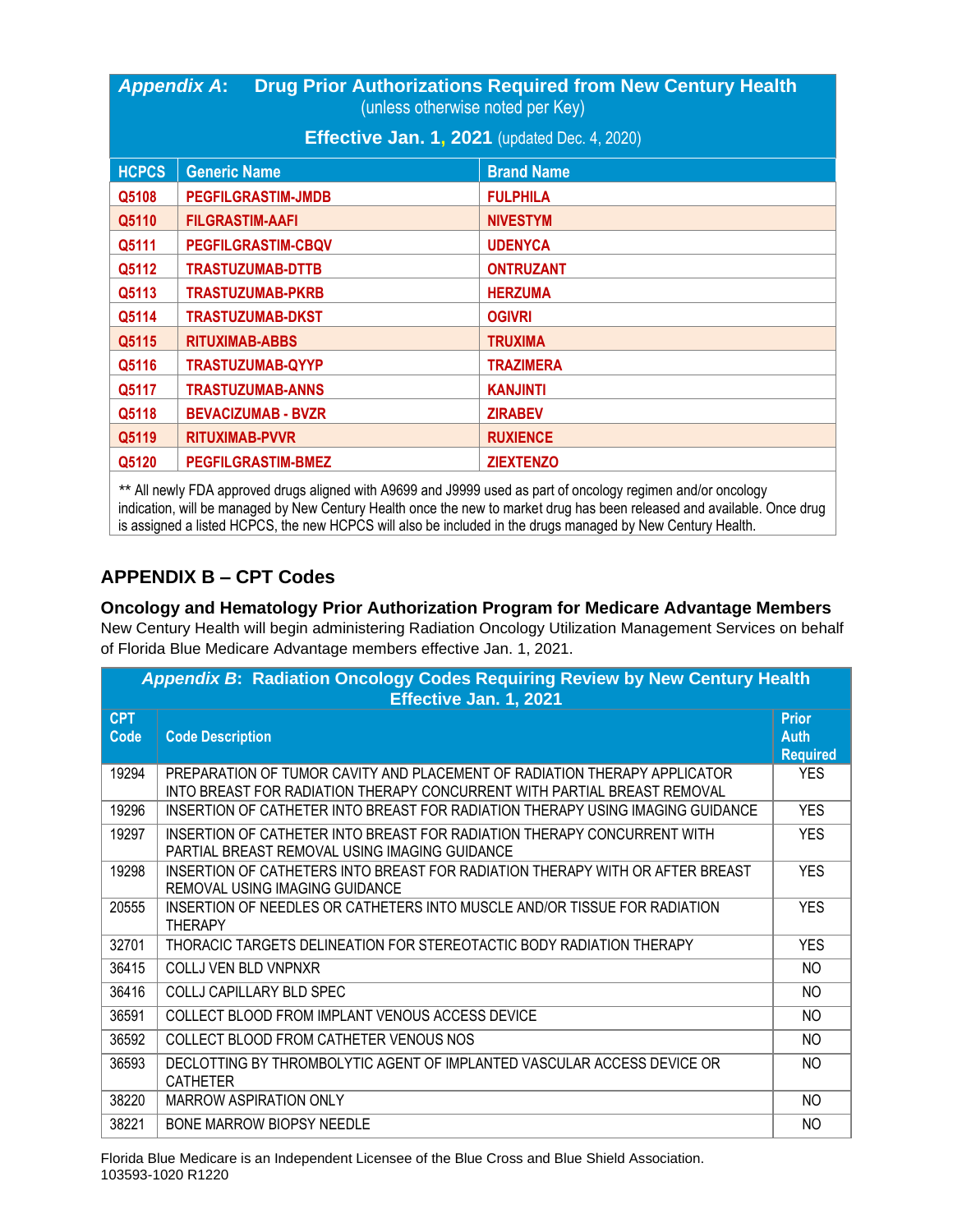| Appendix B: Radiation Oncology Codes Requiring Review by New Century Health<br>Effective Jan. 1, 2021 |                                                                                                                                                                                   |                                                |
|-------------------------------------------------------------------------------------------------------|-----------------------------------------------------------------------------------------------------------------------------------------------------------------------------------|------------------------------------------------|
| <b>CPT</b><br><b>Code</b>                                                                             | <b>Code Description</b>                                                                                                                                                           | <b>Prior</b><br><b>Auth</b><br><b>Required</b> |
| 38222                                                                                                 | DIAGNOSTIC BONE MARROW; BIOPSY(IES) AND ASPIRATION(S)                                                                                                                             | NO.                                            |
| 41019                                                                                                 | INSERTION OF NEEDLES, CATHETERS, OR DEVICES INTO HEAD AND/OR NECK FOR RADIATION<br><b>DELIVERY</b>                                                                                | <b>YES</b>                                     |
| 43499                                                                                                 | UNLISTED PROCEDURE ESOPHAGUS                                                                                                                                                      | <b>YES</b>                                     |
| 47999                                                                                                 | UNLISTED PROCEDURE BILIARY TRACT                                                                                                                                                  | <b>YES</b>                                     |
| 55860                                                                                                 | SURGICAL EXPOSURE OF PROSTATE GLAND FOR RADIATION THERAPY                                                                                                                         | <b>YES</b>                                     |
| 55862                                                                                                 | EXPOSURE OF PROSTATE, ANY APPROACH, FOR INSERTION OF RADIOACTIVE SUBSTANCE;<br>WITH LYMPH NODE BIOPSY(S) (LIMITED PELVIC LYMPHADENECTOMY)                                         | <b>YES</b>                                     |
| 55865                                                                                                 | EXPOSURE OF PROSTATE GLAND FOR RADIATION THERAPY WITH REMOVAL OF<br>SURROUNDING LYMPH NODES ON BOTH SIDES OF THE PELVIS                                                           | <b>YES</b>                                     |
| 55875                                                                                                 | INSERTION OF NEEDLES OR CATHETERS INTO PROSTATE FOR RADIATION THERAPY                                                                                                             | <b>YES</b>                                     |
| 55899                                                                                                 | UNLISTED PROCEDURE MALE GENITAL SYSTEM                                                                                                                                            | <b>YES</b>                                     |
| 55920                                                                                                 | INSERTION OF NEEDLES OR CATHETERS INTO PELVIC ORGANS AND/OR GENITALS FOR<br><b>RADIATION THERAPY</b>                                                                              | <b>YES</b>                                     |
| 57155                                                                                                 | INSERTION OF RADIATION THERAPY DEVICES IN UTERUS FOR RADIATION THERAPY                                                                                                            | <b>YES</b>                                     |
| 57156                                                                                                 | INSERTION OF RADIATION THERAPY DEVICES IN VAGINA FOR RADIATION THERAPY                                                                                                            | <b>YES</b>                                     |
| 58346                                                                                                 | INSERTION OF CAPSULES INTO UTERUS FOR PLACEMENT OF RADIATION THERAPY                                                                                                              | <b>YES</b>                                     |
| 77011                                                                                                 | COMPUTED TOMOGRAPHY GUIDANCE FOR STEREOTACTIC LOCALIZATION                                                                                                                        | <b>YES</b>                                     |
| 77014                                                                                                 | CT GUIDANCE RADIATION THERAPY FLDS PLACEMENT                                                                                                                                      | <b>YES</b>                                     |
| 77261                                                                                                 | THER RAD TX PLNNING SMPL                                                                                                                                                          | <b>YES</b>                                     |
| 77262                                                                                                 | THER RAD TX PLNNING INTRM                                                                                                                                                         | <b>YES</b>                                     |
| 77263                                                                                                 | THER RAD TX PLNNING CPLX                                                                                                                                                          | <b>YES</b>                                     |
| 77280                                                                                                 | THER RAD SIMULAJ-AIDED FLD SETTING SMPL                                                                                                                                           | <b>YES</b>                                     |
| 77285                                                                                                 | THER RAD SIMULAJ-AIDED FLD SETTING INTRM                                                                                                                                          | <b>YES</b>                                     |
| 77290                                                                                                 | THER RAD SIMULAJ-AIDED FLD SETTING CPLX                                                                                                                                           | <b>YES</b>                                     |
| 77293                                                                                                 | RESPIRATORY MOTION MANAGEMENT SIMULATION (LIST SEPARATELY IN ADDITION TO CODE<br>FOR PRIMARY PROCEDURE)                                                                           | <b>YES</b>                                     |
| 77295                                                                                                 | THER RAD SIMULAJ-AIDED FLD SETTING 3-DIMENSIONAL                                                                                                                                  | <b>YES</b>                                     |
| 77299                                                                                                 | UNLIS PX THER RAD CLINICAL TX PLNNING                                                                                                                                             | <b>YES</b>                                     |
| 77300                                                                                                 | <b>BASIC RADJ DOSIM CAL</b>                                                                                                                                                       | <b>YES</b>                                     |
| 77301                                                                                                 | NTSTY MODUL RADTHX PLN DOSE-VOL HISTOS                                                                                                                                            | <b>YES</b>                                     |
| 77306                                                                                                 | TELETHERAPY ISODOSE PLAN; SIMPLE (1 OR 2 UNMODIFIED PORTS DIRECTED TO A SINGLE<br>AREA OF INTEREST), INCLUDES BASIC DOSIMETRY CALCULATION(S)                                      | <b>YES</b>                                     |
| 77307                                                                                                 | COMPLEX (MULTIPLE TREATMENT AREAS, TANGENTIAL PORTS, THE USE OF WEDGES,<br>BLOCKING, ROTATIONAL BEAM, OR SPECIAL BEAM CONSIDERATIONS), INCLUDES BASIC<br>DOSIMETRY CALCULATION(S) | <b>YES</b>                                     |
| 77316                                                                                                 | BRACHYTHERAPY ISODOSE PLAN; SIMPLE (CALCULATION[S] MADE FROM 1 TO 4 SOURCES, OR<br>REMOTE AFTERLOADING BRACHYTHERAPY, 1 CHANNEL),                                                 | <b>YES</b>                                     |
| 77317                                                                                                 | INTERMEDIATE (CALCULATION[S] MADE FROM OVER 10 SOURCES, OR REMOTE<br>AFTERLOADING BRACHYTHERAPY, 2-12 CHANNELS), INCLUDES BASIC DOSIMETRY<br>CALCULATION(S)                       | <b>YES</b>                                     |
| 77318                                                                                                 | COMPLEX (CALCULATION[S] MADE FROM OVER 10 SOURCES, OR REMOTE AFTERLOADING<br>BRACHYTHERAPY, OVER 12 CHANNELS), INCLUDES BASIC DOSIMETRY CALCULATION(S)                            | <b>YES</b>                                     |
| 77321                                                                                                 | SPEC TELETHX PORT PLN PARTS HEMIBDY TOT BDY                                                                                                                                       | <b>YES</b>                                     |
| 77331                                                                                                 | SPEC DOSIM ONLY PRESCRIBED TREATING PHYS                                                                                                                                          | <b>YES</b>                                     |
| 77332                                                                                                 | TX DEV DESIGN & CONSTJ SMPL BLK SMPL BOLUS                                                                                                                                        | <b>YES</b>                                     |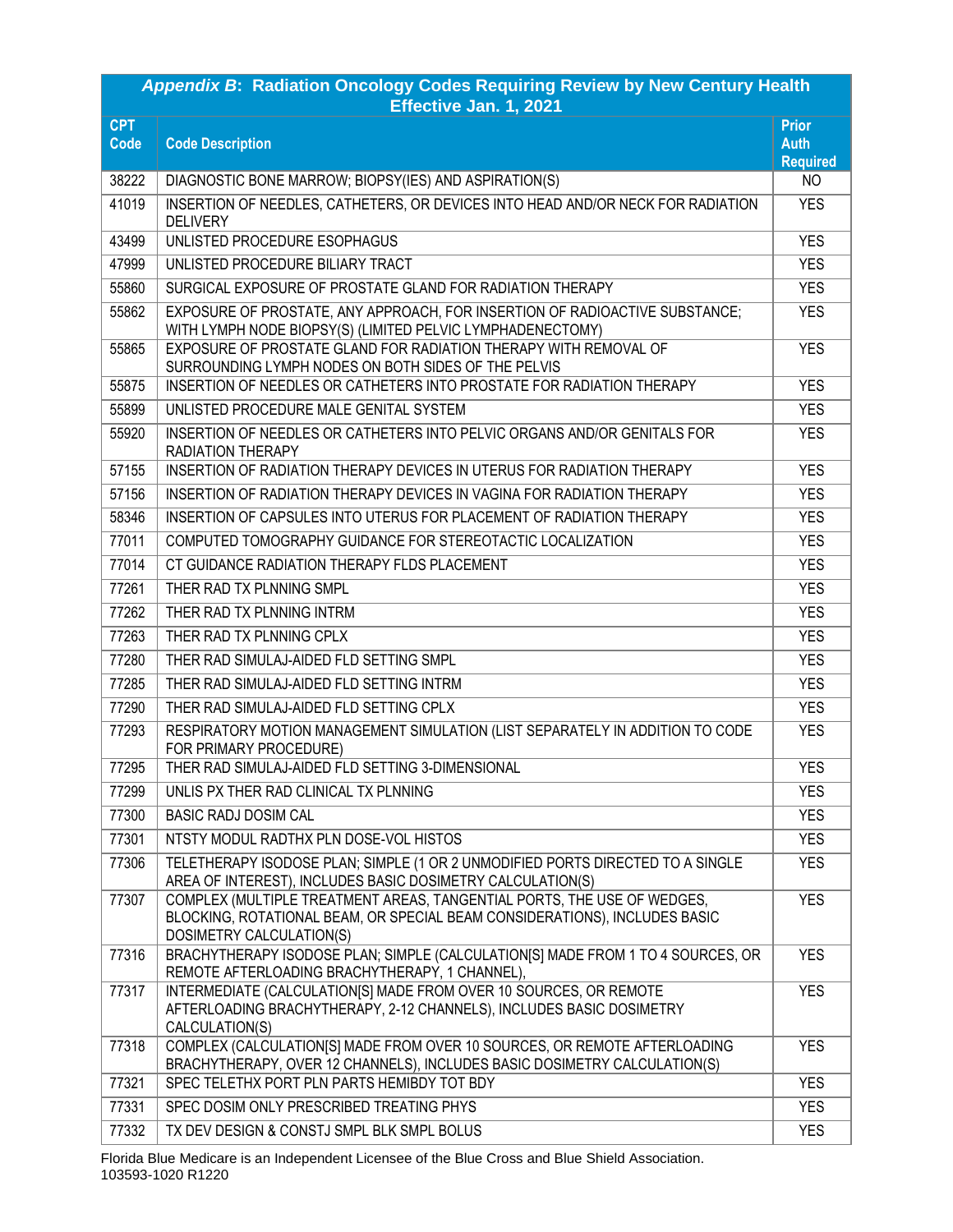| <b>Appendix B: Radiation Oncology Codes Requiring Review by New Century Health</b><br>Effective Jan. 1, 2021 |                                                                                                                                                                                       |                                                |  |
|--------------------------------------------------------------------------------------------------------------|---------------------------------------------------------------------------------------------------------------------------------------------------------------------------------------|------------------------------------------------|--|
| <b>CPT</b><br>Code                                                                                           | <b>Code Description</b>                                                                                                                                                               | <b>Prior</b><br><b>Auth</b><br><b>Required</b> |  |
| 77333                                                                                                        | TX DEV DESIGN & CONSTJ INTRM                                                                                                                                                          | <b>YES</b>                                     |  |
| 77334                                                                                                        | TX DEV DESIGN & CONSTJ CPLX                                                                                                                                                           | <b>YES</b>                                     |  |
| 77336                                                                                                        | CONTINUING MEDICAL PHYSICS CONSLTJ PR WK                                                                                                                                              | <b>YES</b>                                     |  |
| 77338                                                                                                        | DESIGN MLC DEVICE FOR IMRT                                                                                                                                                            | <b>YES</b>                                     |  |
| 77370                                                                                                        | SPEC MEDICAL RADJ PHYSICS CONSLTJ                                                                                                                                                     | <b>YES</b>                                     |  |
| 77371                                                                                                        | RADIATION TREATMENT DELIVERY, STEREOTACTIC RADIOSURGERY (SRS), COMPLETE<br>COURSE OF TREATMENT OF CRANIAL LESION(S) CONSISTING OF 1 SESSION; MULTI-SOURCE<br>COBALT 60 BASED          | <b>YES</b>                                     |  |
| 77372                                                                                                        | RADIATION TREATMENT DELIVERY, STEREOTACTIC RADIOSURGERY (SRS), COMPLETE<br>COURSE OF TREATMENT OF CRANIAL LESION(S) CONSISTING OF 1 SESSION; LINEAR<br><b>ACCELERATOR BASED</b>       | <b>YES</b>                                     |  |
| 77373                                                                                                        | STEREOTACTIC BODY RADIATION THERAPY, TREATMENT DELIVERY, PER FRACTION TO 1 OR<br>MORE LESIONS, INCLUDING IMAGE GUIDANCE, ENTIRE COURSE NOT TO EXCEED 5 FRACTIONS                      | <b>YES</b>                                     |  |
| 77385                                                                                                        | INTENSITY MODULATED RADIATION TREATMENT DELIVERY (IMRT), INCLUDES GUIDANCE AND<br>TRACKING, WHEN PERFORMED; SIMPLE                                                                    | <b>YES</b>                                     |  |
| 77386                                                                                                        | INTENSITY MODULATED RADIATION TREATMENT DELIVERY (IMRT), INCLUDES GUIDANCE AND<br>TRACKING, WHEN PERFORMED; COMPLEX                                                                   | <b>YES</b>                                     |  |
| 77387                                                                                                        | GUIDANCE FOR LOCALIZATION OF TARGET VOLUME FOR DELIVERY OF RADIATION<br>TREATMENT DELIVERY, INCLUDES INTRAFRACTION TRACKING, WHEN PERFORMED                                           | <b>YES</b>                                     |  |
| 77399                                                                                                        | UNLIS MEDICAL RADJ DOSIM TX DEV SPEC SVCS                                                                                                                                             | <b>YES</b>                                     |  |
| 77401                                                                                                        | RADJ DLVR SUPFC & /ORTHO VOLTAGE                                                                                                                                                      | <b>YES</b>                                     |  |
| 77402                                                                                                        | RADJ DLVR 1 AREA 1/PRLL OPSD PORTS SMPL < 5MEV                                                                                                                                        | <b>YES</b>                                     |  |
| 77407                                                                                                        | RADJ DLVR 2 AREAS 3/>PORTS 1 MLT BLKS < 5MEV                                                                                                                                          | <b>YES</b>                                     |  |
| 77412                                                                                                        | RADJ DLVR 3/> AREAS CUSTOM BLKING < 5MEV                                                                                                                                              | <b>YES</b>                                     |  |
| 77417                                                                                                        | THER RAD PORT FLM                                                                                                                                                                     | <b>YES</b>                                     |  |
| 77423                                                                                                        | HIGH-ENERGY NEUTRON RADIATION TREATMENT DELIVERY                                                                                                                                      | <b>YES</b>                                     |  |
| 77427                                                                                                        | RADJ TX MGMT 5 TXS                                                                                                                                                                    | <b>YES</b>                                     |  |
| 77431                                                                                                        | RADJ THER MGMT COMPL 1/2 FXJS ONLY                                                                                                                                                    | <b>YES</b>                                     |  |
| 77432                                                                                                        | STEREOTACTIC RADIATION TREATMENT MANAGEMENT OF CRANIAL LESION(S) (COMPLETE<br>COURSE OF TREATMENT CONSISTING OF 1 SESSION)                                                            | <b>YES</b>                                     |  |
| 77435                                                                                                        | STEREOTACTIC BODY RADIATION THERAPY, TREATMENT MANAGEMENT, PER TREATMENT<br>COURSE, TO 1 OR MORE LESIONS, INCLUDING IMAGE GUIDANCE, ENTIRE COURSE NOT TO<br><b>EXCEED 5 FRACTIONS</b> | <b>YES</b>                                     |  |
| 77470                                                                                                        | SPEC TX PX                                                                                                                                                                            | <b>YES</b>                                     |  |
| 77499                                                                                                        | UNLIS THER RAD TX MGMT                                                                                                                                                                | <b>YES</b>                                     |  |
| 77520                                                                                                        | PROTON TREATMENT DELIVERY; SIMPLE, WITHOUT COMPENSATION                                                                                                                               | <b>YES</b>                                     |  |
| 77522                                                                                                        | PROTON TREATMENT DELIVERY; SIMPLE, WITH COMPENSATION                                                                                                                                  | <b>YES</b>                                     |  |
| 77523                                                                                                        | PROTON TREATMENT DELIVERY; INTERMEDIATE                                                                                                                                               | <b>YES</b>                                     |  |
| 77525                                                                                                        | PROTON TREATMENT DELIVERY; COMPLEX                                                                                                                                                    | <b>YES</b>                                     |  |
| 77750                                                                                                        | NFS/INSTLJ RADIOELMNT SLN 3 MO FOLLOW-UP CARE                                                                                                                                         | <b>YES</b>                                     |  |
| 77761                                                                                                        | <b>INTRCV RADJ SRC APPL SMPL</b>                                                                                                                                                      | <b>YES</b>                                     |  |
| 77762                                                                                                        | <b>INTRCV RADJ SRC APPL INTRM</b>                                                                                                                                                     | <b>YES</b>                                     |  |
| 77763                                                                                                        | INTRCV RADJ SRC APPL CPLX                                                                                                                                                             | <b>YES</b>                                     |  |
| 77767                                                                                                        | REMOTE AFTERLOADING HIGH-DOSE RATE RADIONUCLIDE SKIN SURFACE BRACHYTHERAPY,<br>INCLUDES BASIC DOSIMETRY, WHEN PERFORMED; LESION DIAMETER UP TO 2.0 CM OR 1<br><b>CHANNEL</b>          | <b>YES</b>                                     |  |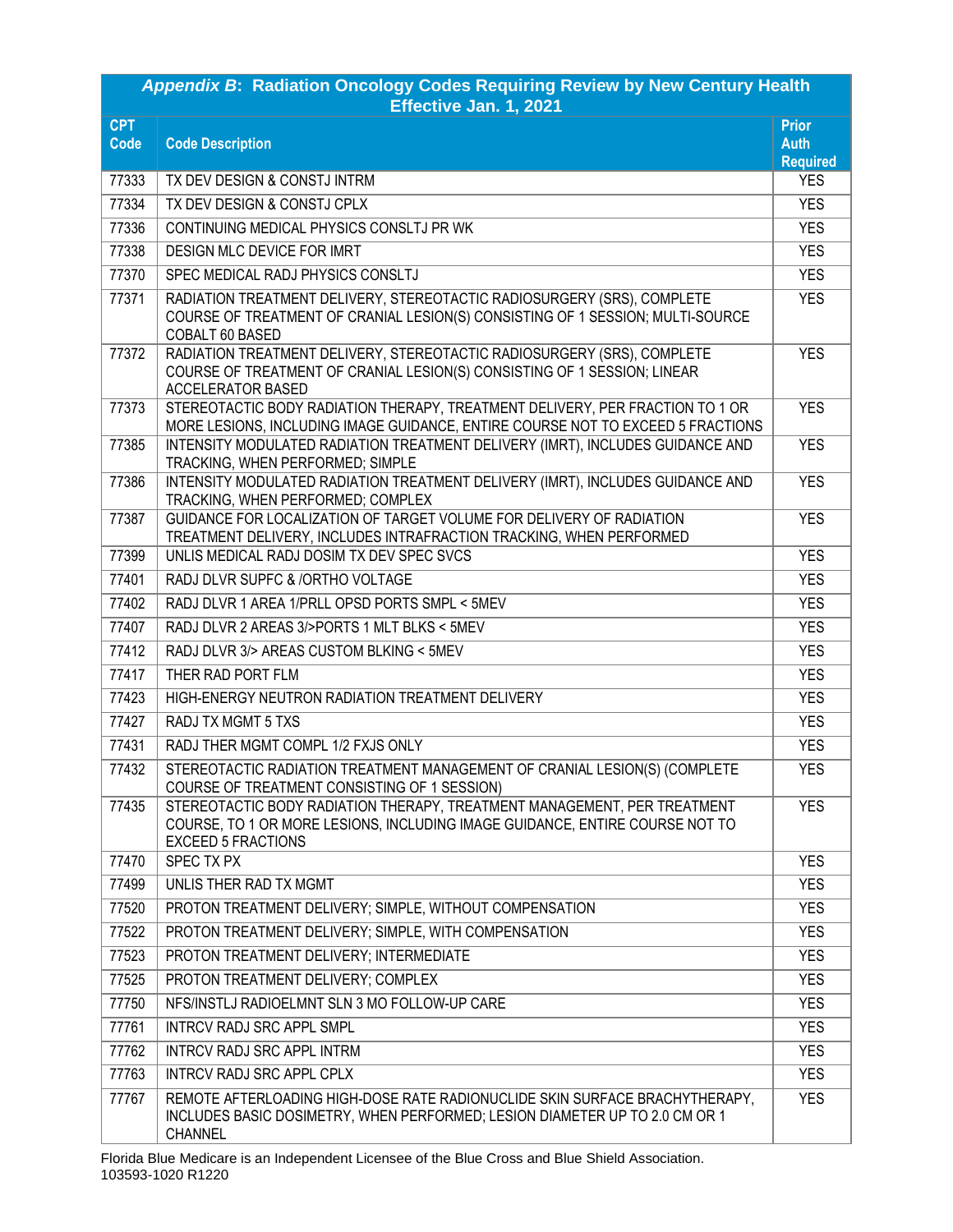| Appendix B: Radiation Oncology Codes Requiring Review by New Century Health<br>Effective Jan. 1, 2021 |                                                                                                                                                                                                     |                      |  |
|-------------------------------------------------------------------------------------------------------|-----------------------------------------------------------------------------------------------------------------------------------------------------------------------------------------------------|----------------------|--|
| <b>CPT</b><br>Code                                                                                    | <b>Code Description</b>                                                                                                                                                                             | Prior<br><b>Auth</b> |  |
|                                                                                                       |                                                                                                                                                                                                     | <b>Required</b>      |  |
| 77768                                                                                                 | REMOTE AFTERLOADING HIGH-DOSE RATE RADIONUCLIDE SKIN SURFACE BRACHYTHERAPY.<br>INCLUDES BASIC DOSIMETRY, WHEN PERFORMED; LESION DIAMETER OVER 2.0 CM AND 2 OR<br>MORE CHANNELS, OR MULTIPLE LESIONS | <b>YES</b>           |  |
| 77770                                                                                                 | REMOTE AFTERLOADING HIGH-DOSE RATE RADIONUCLIDE INTERSTITIAL OR INTRACAVITARY<br>BRACHYTHERAPY, INCLUDES BASIC DOSIMETRY, WHEN PERFORMED; 1 CHANNEL                                                 | <b>YES</b>           |  |
| 77771                                                                                                 | REMOTE AFTERLOADING HIGH-DOSE RATE RADIONUCLIDE INTERSTITIAL OR INTRACAVITARY<br>BRACHYTHERAPY, INCLUDES BASIC DOSIMETRY, WHEN PERFORMED; 2-12 CHANNELS                                             | <b>YES</b>           |  |
| 77772                                                                                                 | REMOTE AFTERLOADING HIGH-DOSE RATE RADIONUCLIDE INTERSTITIAL OR INTRACAVITARY<br>BRACHYTHERAPY, INCLUDES BASIC DOSIMETRY, WHEN PERFORMED; OVER 12 CHANNELS                                          | <b>YES</b>           |  |
| 77778                                                                                                 | NTRSTL RADJ SRC APPL CPLX                                                                                                                                                                           | <b>YES</b>           |  |
| 77789                                                                                                 | SURF APPL RADJ SRC                                                                                                                                                                                  | <b>YES</b>           |  |
| 77790                                                                                                 | SUPVJ HANDLING LOADING RADJ SRC                                                                                                                                                                     | <b>YES</b>           |  |
| 77799                                                                                                 | UNLIS CLINICAL BRACHYTX                                                                                                                                                                             | <b>YES</b>           |  |
| 85025                                                                                                 | BLD# COMPL AUTO HHRWP & AUTO DIFFIAL                                                                                                                                                                | N <sub>O</sub>       |  |
| 85027                                                                                                 | <b>BLD# COMPL AUTO HHRWP</b>                                                                                                                                                                        | NO.                  |  |
| 96360                                                                                                 | IV INFUSION HYDRATION INITIAL 31 MIN-1 HOUR                                                                                                                                                         | N <sub>O</sub>       |  |
| 96361                                                                                                 | IV INFUSION HYDRATION EACH ADDITIONAL HOUR                                                                                                                                                          | NO.                  |  |
| 96365                                                                                                 | IV INFUSION THERAPY/PROPHYLAXIS /DX 1ST >1 HOUR                                                                                                                                                     | NO.                  |  |
| 96366                                                                                                 | IV INFUSION THERAPY PROPHYLAXIS/DX EA HOUR                                                                                                                                                          | N <sub>O</sub>       |  |
| 96367                                                                                                 | IV NFS THER PROPH/DX ADDL SEQUENTIAL NFS >1 HR                                                                                                                                                      | N <sub>O</sub>       |  |
| 96368                                                                                                 | IV NFS THERAPY PROPHYLAXIS/DX CONCURRENT NFS                                                                                                                                                        | N <sub>O</sub>       |  |
| 96369                                                                                                 | SUBCUTANEOUS INFUSION INITIAL 1 HR W/PUMP SET-UP                                                                                                                                                    | N <sub>O</sub>       |  |
| 96370                                                                                                 | SUBCUTANEOUS INFUSION EACH ADDITIONAL HOUR                                                                                                                                                          | N <sub>O</sub>       |  |
| 96371                                                                                                 | SUBQ INFUSION ADDITIONAL PUMP INFUSION SITE                                                                                                                                                         | N <sub>O</sub>       |  |
| 96372                                                                                                 | THERAPEUTIC PROPHYLACTIC/DX INJECTION SUBQ/IM                                                                                                                                                       | N <sub>O</sub>       |  |
| 96373                                                                                                 | THERAPEUTIC PROPHYLACTIC/DX NJX INTRA-ARTERIAL                                                                                                                                                      | NO.                  |  |
| 96374                                                                                                 | THER PROPH/DX NJX IV PUSH SINGLE/1ST SBST/DRUG                                                                                                                                                      | NO.                  |  |
| 96375                                                                                                 | THER PROPH/DX NJX EA SEOL IV PUSH SBST/DRUG                                                                                                                                                         | <b>NO</b>            |  |
| 96376                                                                                                 | SUBCUTANEOUS INFUSION EACH ADDITIONAL IV PUSH                                                                                                                                                       | NO.                  |  |
| 96377                                                                                                 | APPLICATION OF ON BODY INJECTOR                                                                                                                                                                     | N <sub>O</sub>       |  |
| 96379                                                                                                 | UNLISTED THERAPEUTIC PROPH/DX IV/IA NJX/NFS                                                                                                                                                         | NO.                  |  |
| 96401                                                                                                 | CHEMOTX ADMN SUBQ/IM NON-HORMONAL ANTI-NEO                                                                                                                                                          | NO.                  |  |
| 96402                                                                                                 | CHEMOTX ADMN SUBQ/IM HORMONAL ANTI-NEO                                                                                                                                                              | NO.                  |  |
| 96405                                                                                                 | CHEMOTX ADMN ILESN UP & W/7 <                                                                                                                                                                       | N <sub>O</sub>       |  |
| 96406                                                                                                 | CHEMOTX ADMN ILESN >7                                                                                                                                                                               | NO                   |  |
| 96409                                                                                                 | CHEMOTX ADMN IV PUSH TQ 1/1ST SBST/DRUG                                                                                                                                                             | NO                   |  |
| 96411                                                                                                 | CHEMOTX ADMN IV PUSH TQ EA SBST/DRUG                                                                                                                                                                | NO.                  |  |
| 96413                                                                                                 | CHEMOTX ADMN IV NFS TQ UP 1 HR 1/1ST SBST/DRUG                                                                                                                                                      | NO.                  |  |
| 96415                                                                                                 | CHEMOTHERAPY ADMN IV INFUSION TO EA HR                                                                                                                                                              | NO.                  |  |
| 96416                                                                                                 | CHEMOTX ADMN TQ INIT PROLNG CHEMOTX NFUS PMP                                                                                                                                                        | NO                   |  |
| 96417                                                                                                 | CHEMOTX ADMN IV NFS TQ EA SEQL NFS TO 1 HR                                                                                                                                                          | NO.                  |  |
| 96420                                                                                                 | CHEMOTX ADMN IA PUSH TQ                                                                                                                                                                             | NO.                  |  |
| 96422                                                                                                 | CHEMOTX ADMN IA NFS TQ UP 1 HR                                                                                                                                                                      | NO                   |  |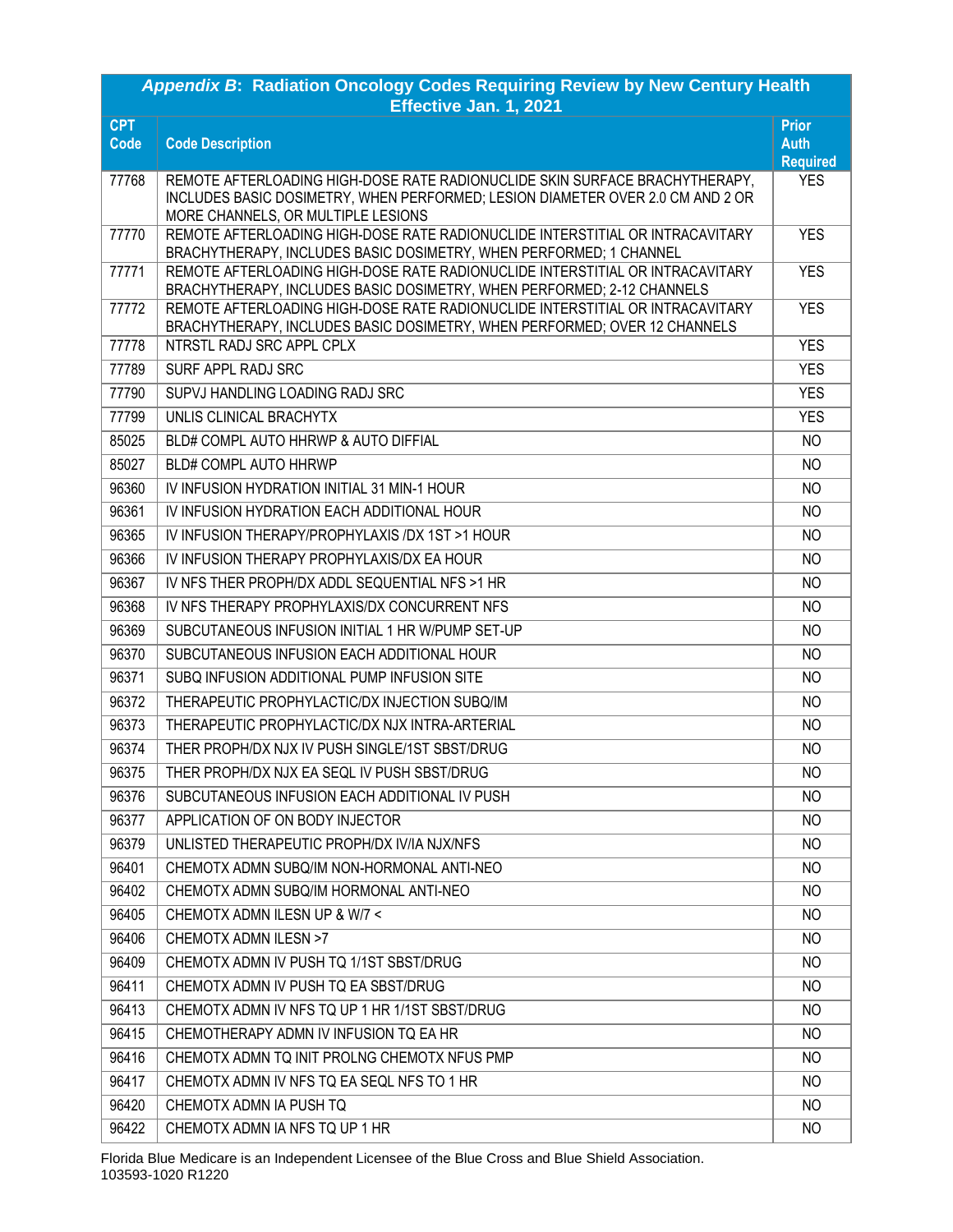| Appendix B: Radiation Oncology Codes Requiring Review by New Century Health<br>Effective Jan. 1, 2021 |                                                  |                                                |  |
|-------------------------------------------------------------------------------------------------------|--------------------------------------------------|------------------------------------------------|--|
| <b>CPT</b><br><b>Code</b>                                                                             | <b>Code Description</b>                          | <b>Prior</b><br><b>Auth</b><br><b>Required</b> |  |
| 96423                                                                                                 | CHEMOTHERAPY ADMN INTRAARTERIAL INFUSION EA HR   | N <sub>O</sub>                                 |  |
| 96425                                                                                                 | CHEMOTX ADMN IA NFS > 8 HR PRTBLE IMPLTBL PMP    | N <sub>O</sub>                                 |  |
| 96440                                                                                                 | CHEMOTX ADMN PLEURAL CAVITY REQ & W/THORACNTS    | N <sub>O</sub>                                 |  |
| 96446                                                                                                 | CHEMOTX ADMN PRTL CAVITY                         | N <sub>O</sub>                                 |  |
| 96450                                                                                                 | CHEMOTX ADMN CNS REQ & W/SPI PNXR                | N <sub>O</sub>                                 |  |
| 96521                                                                                                 | RFL/MAIN PORTABLE PMP                            | N <sub>O</sub>                                 |  |
| 96522                                                                                                 | RFL/MAIN IMPLTABLE PMP/RSVR F/DRUG DLVR SYSIC    | N <sub>O</sub>                                 |  |
| 96523                                                                                                 | IRRIGATION IMPLTED VAD F/DRUG DLVR SYSS          | N <sub>O</sub>                                 |  |
| 96542                                                                                                 | CHEMOTX NJX SUBARACHND/INTRAVENTR RSVR 1+ AGENTS | N <sub>O</sub>                                 |  |
| 96549                                                                                                 | UNLIS CHEMOTX PX                                 | N <sub>O</sub>                                 |  |
| 99195                                                                                                 | PHLEBOTOMY THER SPX                              | N <sub>O</sub>                                 |  |
| 99201                                                                                                 | OFFICE OUTPT NEW 10 MIN                          | N <sub>O</sub>                                 |  |
| 99202                                                                                                 | OFFICE OUTPT NEW 20 MIN                          | N <sub>O</sub>                                 |  |
| 99203                                                                                                 | OFFICE OUTPT NEW 30 MIN                          | N <sub>O</sub>                                 |  |
| 99204                                                                                                 | OFFICE OUTPT NEW 45 MIN                          | N <sub>O</sub>                                 |  |
| 99205                                                                                                 | OFFICE OUTPT NEW 60 MIN                          | N <sub>O</sub>                                 |  |
| 99211                                                                                                 | OFFICE OUTPT EST 5 MIN                           | N <sub>O</sub>                                 |  |
| 99212                                                                                                 | OFFICE OUTPT EST 10 MIN                          | N <sub>O</sub>                                 |  |
| 99213                                                                                                 | OFFICE OUTPT EST15 MIN                           | N <sub>O</sub>                                 |  |
| 99214                                                                                                 | OFFICE OUTPT EST 25 MIN                          | N <sub>O</sub>                                 |  |
| 99215                                                                                                 | OFFICE OUTPT EST 40 MIN                          | N <sub>O</sub>                                 |  |
| 99218                                                                                                 | 1ST OBS CARE PR D LOW SEVERITY                   | N <sub>O</sub>                                 |  |
| 99219                                                                                                 | 1ST OBS CARE PR D MODERATE SEVERITY              | N <sub>O</sub>                                 |  |
| 99220                                                                                                 | 1ST OBS CARE PR D HIGH SEVERITY                  | NO                                             |  |
| 99221                                                                                                 | 1ST HOSP CARE PR D 30 MIN                        | NO                                             |  |
| 99222                                                                                                 | 1ST HOSP CARE PR D 50 MIN                        | <b>NO</b>                                      |  |
| 99223                                                                                                 | 1ST HOSP CARE PR D 70 MIN                        | NO.                                            |  |
| 99224                                                                                                 | SUBSEQUENT OBSERVATION CARE                      | N <sub>O</sub>                                 |  |
| 99225                                                                                                 | SUBSEQUENT OBSERVATION CARE                      | NO.                                            |  |
| 99226                                                                                                 | SUBSEQUENT OBSERVATION CARE                      | N <sub>O</sub>                                 |  |
| 99231                                                                                                 | SBSQ HOSP CARE PR D 15 MIN                       | N <sub>O</sub>                                 |  |
| 99232                                                                                                 | SBSQ HOSP CARE PR D 25 MIN                       | N <sub>O</sub>                                 |  |
| 99233                                                                                                 | SBSQ HOSP CARE PR D 35 MIN                       | NO                                             |  |
| 99234                                                                                                 | OBS/I/P HOSP CARE LOW SEVERITY                   | N <sub>O</sub>                                 |  |
| 99235                                                                                                 | OBS/I/P HOSP CARE MODERATE SEVERITY              | NO.                                            |  |
| 99236                                                                                                 | OBS/I/P HOSP CARE HIGH SEVERITY                  | NO.                                            |  |
| 99238                                                                                                 | HOSP DSCHRG D MGMT 30 MIN/<                      | NO.                                            |  |
| 99239                                                                                                 | HOSP DSCHRG D MGMT >30 MIN                       | NO.                                            |  |
| 99291                                                                                                 | CC E/M CRITICALLY ILL/INJURED 1ST 30-74 MIN      | N <sub>O</sub>                                 |  |
| 99292                                                                                                 | CC E/M CRITICALLY ILL/INJURED EA 30 MIN          | NO.                                            |  |
| 99354                                                                                                 | PROLNG PHYS SVC OFFICE O/P DIR CONTACT 1ST HR    | NO.                                            |  |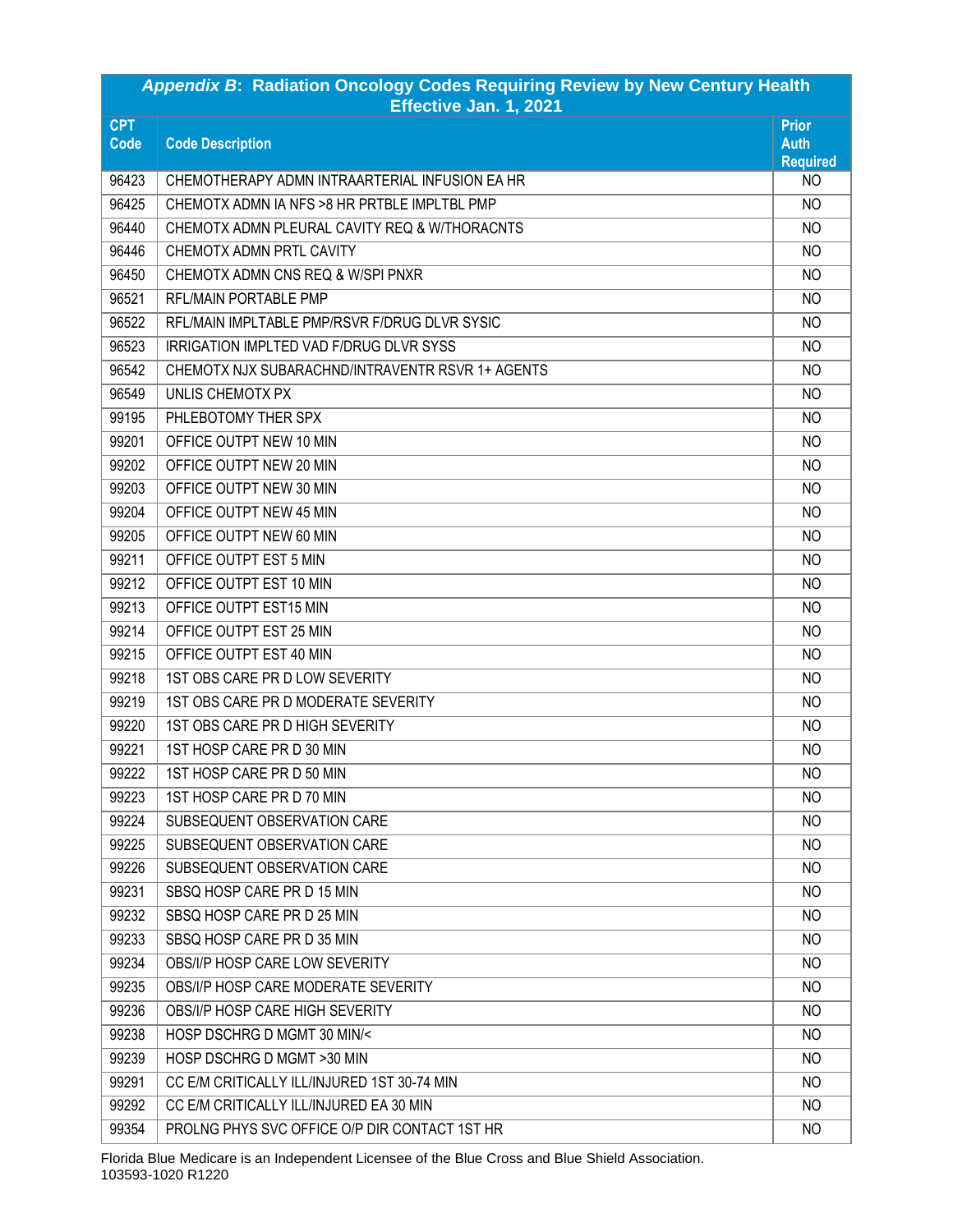| Appendix B: Radiation Oncology Codes Requiring Review by New Century Health<br>Effective Jan. 1, 2021 |                                                                                                                                                                                                                                                                          |                                                |  |
|-------------------------------------------------------------------------------------------------------|--------------------------------------------------------------------------------------------------------------------------------------------------------------------------------------------------------------------------------------------------------------------------|------------------------------------------------|--|
| <b>CPT</b><br>Code                                                                                    | <b>Code Description</b>                                                                                                                                                                                                                                                  | <b>Prior</b><br><b>Auth</b><br><b>Required</b> |  |
| 99355                                                                                                 | PROLNG PHYS SVC OFFICE O/P DIR CONTACT EA 30 MIN                                                                                                                                                                                                                         | N <sub>O</sub>                                 |  |
| 99356                                                                                                 | PROLONGED SERVICE I/P REQ UNIT/FLOOR TIME 1ST HR                                                                                                                                                                                                                         | N <sub>O</sub>                                 |  |
| 99357                                                                                                 | PROLONGED SVC I/P REQ UNIT/FLOOR TIME EA 30 MIN                                                                                                                                                                                                                          | N <sub>O</sub>                                 |  |
| 99358                                                                                                 | PROLNG E/M SVC BEFORE & /AFTER DIR PT CARE 1ST HR                                                                                                                                                                                                                        | N <sub>O</sub>                                 |  |
| 99359                                                                                                 | PROLNG E/M BEFORE & /AFTER DIR CARE EA 30 MIN                                                                                                                                                                                                                            | NO.                                            |  |
| 99360                                                                                                 | PHYS STANDBY SVC PROLNG PHYS ATTN EA 30 MIN                                                                                                                                                                                                                              | N <sub>O</sub>                                 |  |
| 99406                                                                                                 | SMOKING CESSATION COUNSELING                                                                                                                                                                                                                                             | N <sub>O</sub>                                 |  |
| 99407                                                                                                 | SMOKING CESSATION COUNSELING                                                                                                                                                                                                                                             | N <sub>O</sub>                                 |  |
| 99408                                                                                                 | ALCOHOL SCREENING                                                                                                                                                                                                                                                        | N <sub>O</sub>                                 |  |
| 99409                                                                                                 | ALCOHOL SCREENING                                                                                                                                                                                                                                                        | N <sub>O</sub>                                 |  |
| 99411                                                                                                 | PREVENTIVE MEDICINE COUNSELING                                                                                                                                                                                                                                           | N <sub>O</sub>                                 |  |
| 99412                                                                                                 | PREVENTIVE MEDICINE COUNSELING                                                                                                                                                                                                                                           | NO.                                            |  |
| 99429                                                                                                 | UNLISTED PREVENTATIVE MEDICINE SERVICE                                                                                                                                                                                                                                   | N <sub>O</sub>                                 |  |
| 99441                                                                                                 | TELEPHONE EVAL AND MANAGEMENT - SHOULD BE IN-SCOPE FOR NCH                                                                                                                                                                                                               | N <sub>O</sub>                                 |  |
| 99442                                                                                                 | TELEPHONE EVAL AND MANAGEMENT - SHOULD BE IN-SCOPE FOR NCH                                                                                                                                                                                                               | N <sub>O</sub>                                 |  |
| 99443                                                                                                 | TELEPHONE EVAL AND MANAGEMENT - SHOULD BE IN-SCOPE FOR NCH                                                                                                                                                                                                               | NO.                                            |  |
| G0339                                                                                                 | IMAGE GUIDED ROBOTIC LINEAR ACCELERATOR-BASED STEREOTACTIC RADIOSURGERY,<br>COMPLETE COURSE OF THERAPY IN ONE SESSION OR FIRST SESSION OF FRACTIONATED<br><b>TREATMENT</b>                                                                                               | <b>YES</b>                                     |  |
| G0340                                                                                                 | IMAGE GUIDED ROBOTIC LINEAR ACCELERATOR-BASED STEREOTACTIC RADIOSURGERY,<br>DELIVERY INCLUDING COLLIMATOR CHANGES AND CUSTOM PLUGGING, FRACTIONATED<br>TREATMENT, ALL LESIONS, PER SESSION, SECOND THROUGH FIFTH SESSIONS, MAXIMUM 5<br>SESSIONS PER COURSE OF TREATMENT | <b>YES</b>                                     |  |
| G6001                                                                                                 | ULTRASONIC GUIDANCE FOR PLACEMENT OF RADIATION THERAPY FIELDS                                                                                                                                                                                                            | <b>YES</b>                                     |  |
| G6002                                                                                                 | STEREOSCOPIC X-RAY GUIDANCE FOR LOCALIZATION OF TARGET VOLUME FOR THE<br>DELIVERY OF RADIATION THERAPY                                                                                                                                                                   | <b>YES</b>                                     |  |
| G6003                                                                                                 | RADIATION TREATMENT DELIVERY, SINGLE TREATMENT AREA, SINGLE PORT OR PARALLEL<br>OPPOSED PORTS, SIMPLE BLOCKS OR NO BLOCKS; UP TO 5 MEV                                                                                                                                   | <b>YES</b>                                     |  |
| G6004                                                                                                 | RADIATION TREATMENT DELIVERY, SINGLE TREATMENT AREA, SINGLE PORT OR PARALLEL<br>OPPOSED PORTS, SIMPLE BLOCKS OR NO BLOCKS; 6-10 MEV                                                                                                                                      | <b>YES</b>                                     |  |
| G6005                                                                                                 | RADIATION TREATMENT DELIVERY, SINGLE TREATMENT AREA, SINGLE PORT OR PARALLEL<br>OPPOSED PORTS, SIMPLE BLOCKS OR NO BLOCKS; 11-19 MEV                                                                                                                                     | <b>YES</b>                                     |  |
| G6006                                                                                                 | RADIATION TREATMENT DELIVERY, SINGLE TREATMENT AREA, SINGLE PORT OR PARALLEL<br>OPPOSED PORTS, SIMPLE BLOCKS OR NO BLOCKS; 20 MEV OR GREATER                                                                                                                             | <b>YES</b>                                     |  |
| G6007                                                                                                 | RADIATION TREATMENT DELIVERY, 2 SEPARATE TREATMENT AREAS, 3 OR MORE PORTS ON A<br>SINGLE TREATMENT AREA, USE OF MULTIPLE BLOCKS; UP TO 5 MEV                                                                                                                             | <b>YES</b>                                     |  |
| G6008                                                                                                 | RADIATION TREATMENT DELIVERY, 2 SEPARATE TREATMENT AREAS, 3 OR MORE PORTS ON A<br>SINGLE TREATMENT AREA, USE OF MULTIPLE BLOCKS; 6-10 MEV                                                                                                                                | <b>YES</b>                                     |  |
| G6009                                                                                                 | RADIATION TREATMENT DELIVERY, 2 SEPARATE TREATMENT AREAS, 3 OR MORE PORTS ON A<br>SINGLE TREATMENT AREA, USE OF MULTIPLE BLOCKS; 11-19 MEV                                                                                                                               | <b>YES</b>                                     |  |
| G6010                                                                                                 | RADIATION TREATMENT DELIVERY, 2 SEPARATE TREATMENT AREAS, 3 OR MORE PORTS ON A<br>SINGLE TREATMENT AREA, USE OF MULTIPLE BLOCKS; 20 MEV OR GREATER                                                                                                                       | <b>YES</b>                                     |  |
| G6011                                                                                                 | RADIATION TREATMENT DELIVERY, 3 OR MORE SEPARATE TREATMENT AREAS, CUSTOM<br>BLOCKING, TANGENTIAL PORTS, WEDGES, ROTATIONAL BEAM, COMPENSATORS, ELECTRON<br>BEAM; UP TO 5 MEV                                                                                             | <b>YES</b>                                     |  |
| G6012                                                                                                 | RADIATION TREATMENT DELIVERY, 3 OR MORE SEPARATE TREATMENT AREAS, CUSTOM<br>BLOCKING, TANGENTIAL PORTS, WEDGES, ROTATIONAL BEAM, COMPENSATORS, ELECTRON<br><b>BEAM; 6-10 MEV</b>                                                                                         | <b>YES</b>                                     |  |